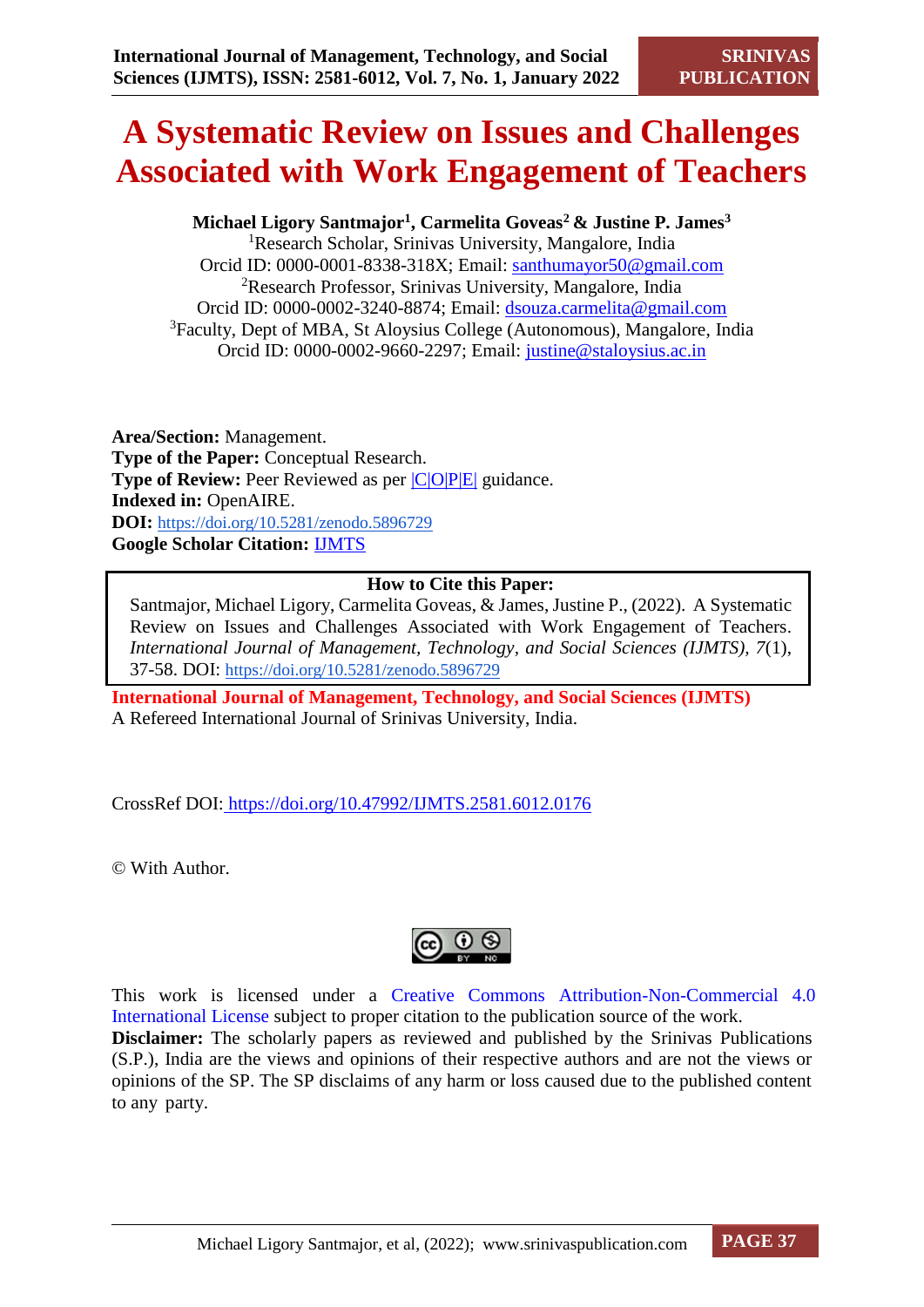## **A Systematic Review on Issues and Challenges Associated with Work Engagement of Teachers**

## **Michael Ligory Santmajor<sup>1</sup> , Carmelita Goveas<sup>2</sup>& Justine P. James<sup>3</sup>**

<sup>1</sup>Research Scholar, Srinivas University, Mangalore, India Orcid ID: [0000-0001-8338-318X;](mailto:0000-0001-8338-318X) Email: [santhumayor50@gmail.com](mailto:santhumayor50@gmail.com) <sup>2</sup>Research Professor, Srinivas University, Mangalore, India Orcid ID: [0000-0002-3240-8874;](mailto:0000-0002-3240-8874) Email: [dsouza.carmelita@gmail.com](mailto:dsouza.carmelita@gmail.com) <sup>3</sup>Faculty, Dept of MBA, St Aloysius College (Autonomous), Mangalore, India Orcid ID: [0000-0002-9660-2297;](mailto:0000-0002-9660-2297) Email: [justine@staloysius.ac.in](mailto:justine@staloysius.ac.in)

## **ABSTRACT**

**Purpose:** *As education sector becomes more and more quality conscious, the nature of work involved in teaching profession undergoes dramatic changes. The various management concepts such as creativity, innovation, continuous improvement and change management become a common jargon for teachers in the current scenario. All these factors impose greater pressure and uncertainty on teachers. In the midst of all these challenges, there are multiple parameters to evaluate the performance of teachers. This sudden shift in the profession really resulted in teachers experiencing a stressful environment. The predicament of whether to focus more on traditional teaching methodology or student centric quality parameters exerts pressure on them. The New Education Policy (NEP 2020) will of course demand more involvement from teachers. In this juncture, this study proposes to conduct an analysis of various issues and challenges related to work engagement of teachers.*

**Design/Methodology/Approach:** *Literature review is conducted to analyse the concept of work engagement, work engagement of teachers and the factors influencing work engagement of teachers.*

**Findings/Result:** *Quality consciousness, innovation driven environment and implementation of National Education Policy, 2020 makes it important to be concerned about the work engagement of teachers. The transition towards a student centric curriculum is challenging and inevitable. In this context, work engagement of teachers should be given utmost importance.*

**Originality/Value:** *The antecedents and consequences of work engagement in the volatile, uncertain, complex and ambiguous environment is evaluated.*

**Paper Type:** *Conceptual Research*.

**Keywords:** Innovation, Quality, Traditional and Modern Educational Practices, Work Engagement, Organisational Commitment, Job Satisfaction

## **1. INTRODUCTION :**

In the past two decades, the world has witnessed revolutionary changes in almost all the sectors such as manufacturing, services, information technology, health sector and hospitality sector. The drastic changes taking place in this world is a testimony of the fact that incremental changes are not sufficient to ensure the existence of organisations. What is required at this juncture is drastic changes in the mindset and functioning of the organisations [1]. Teaching profession is not an exception to the change. In the traditional teaching scenario, teacher was given utmost importance. That means, we had a teacher centric approach in education. Teacher used to control each and every aspect of student learning and student had a passive role just to listen to teachers and just acquire the knowledge shared by the teacher. This kind of a teacher centric approach, neglected the learner and his/her interests. We need to acknowledge the fact that our education system has killed the innate abilities of several generations of learners. Researchers, psychologists, academicians and governments all over the world realised this mistake and had taken adequate measures to correct this in order to shift to learner centric education. It is a fact that this kind of a transformation occurred only after various industries really realised the need

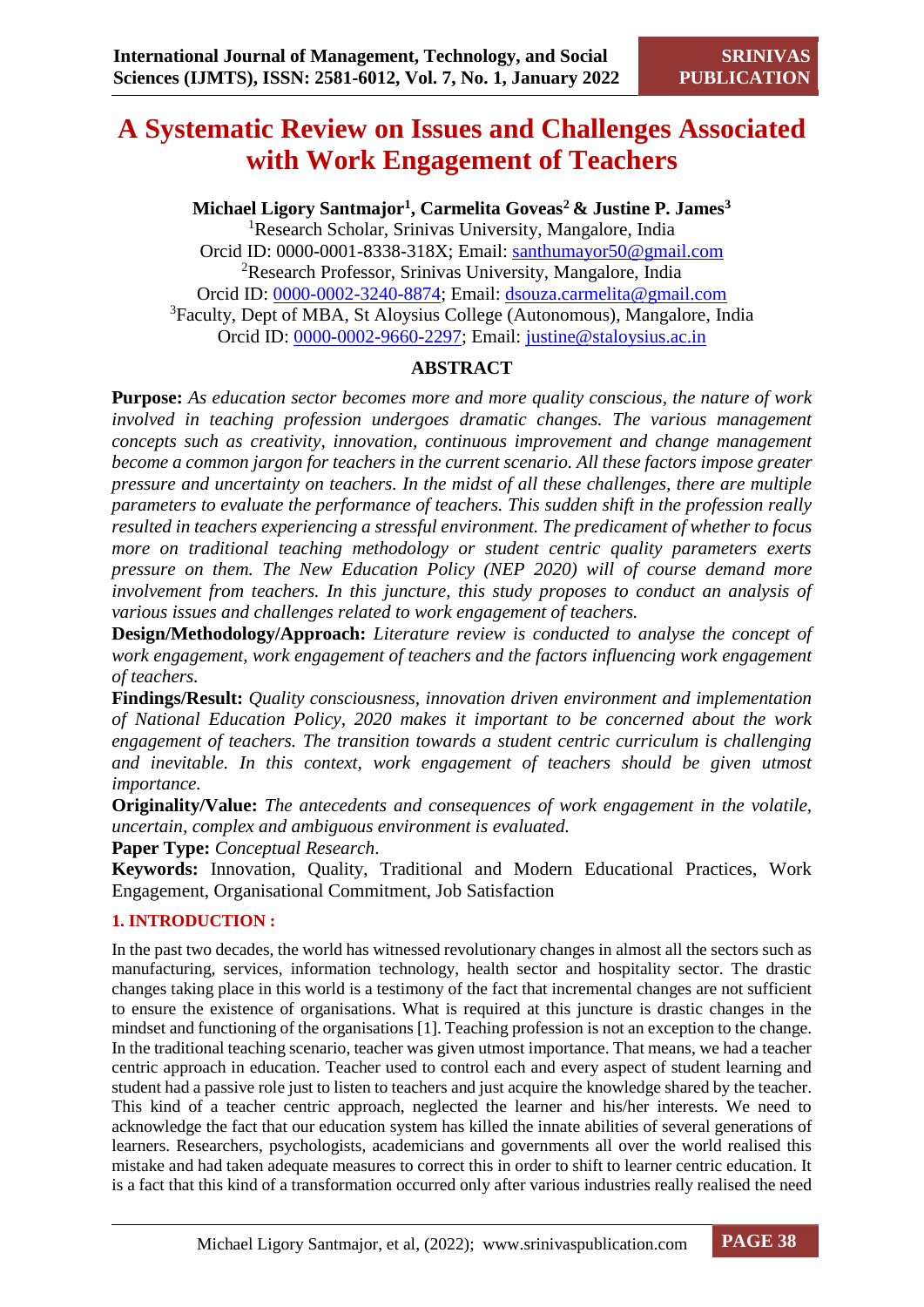for a customer focused approach. Companies in the last few decades ensure that they respond to customer requirements in all possible ways. Nowadays, companies make use of the best possible technology to respond to customer requirements. Products are tailored according to customer's requirements. New products are designed only after consulting the customers. Education sector was very slow to understand the need for this kind of an approach. However as mentioned earlier, the various stakeholders of education sector were convinced of the need for learner centric approach.

A relevant question arises here is, with regard to the need for this kind of a shift. Modern psychologists are of the opinion that each and every individual is unique and are blessed with multiple innate talents and abilities. That means, each and every individual is talented in unique ways with his/her innate capabilities. A teacher centric education system has failed to understand this unique aspect and it is really a sad state of affairs that we could not ensure the all-round development of learners belonging to past generations. A universally accepted meaning of definition given by Mahatma Gandhi is, education is drawing out, the best in the child. Therefore, unfolding the hidden innate abilities of individuals is possible only if we say goodbye to teacher centric learning. Lack of avenues for unfolding the creativity of individuals in fact can be considered as a kind of cruelty towards learners. Therefore, opportunities to the learner to find out what he/she is good at and to develop accordingly in order to choose a career which is in tune with the abilities is in fact a fundamental right of the individual. The national educational policy and its recommendations are to be considered as an initiative in this regard. Therefore, we can arrive at a conclusion that a learner centric approach and an initiative to achieve human development in its full sense is the need of the hour.

The sudden transformation into a student centric approach created a VUCA environment (Volatility, Uncertainty, Complexity, Ambiguity) in the education sector. VUCA represents the various challenge a result of the continuous changes taking place in every sectors [2-3]. Just like any other change management processes, this transformation (New Educational Policy, 2020) too had several challenges and it may result in resistance among teachers. At the same time, it has benefitted students and has the potential to contribute to nation building. The new policies and programmes put pressure on teachers and they are not in a position to digest it and to respond to it. The emphasis on quality, innovation, continuous improvement and new governance mechanisms demands more from teachers in the form of more involvement. There is a necessity for innovation for companies at present since it has a significant role to create value and to make companies competent in the market [4]. Innovation focussed mindset is a necessity when we implement National Education Policy,2020(NEP 2020). Quality of services, mental appeal, worker competence, academic leadership and student orientation are considered as factors responsible for university reputation [5]. Therefore, ensuring quality is a must in order to ensure reputation. Ongoing development is a way to relate novel methods of performing work [6-7].

In connection to the new policies, there are lot of discussions in the academia and research circles related to work engagement of teachers. Some of the areas focussed by NEP 2020 is preventing dropouts, inclusive education, multi-disciplinary education, vocational education, digital education and professional education [8]. It is always desirable to understand the determinants of work engagement, the various issues and challenges related to work engagement and the impact of work engagement on teachers' performance. Engaged employee reveals himself/herself physically, rationally and emotionally during their role performances [9]. Employee engagement is all about establishing connections with co-workers and superiors[10]. That means, an engaged employee will be totally involved in work. An engaged employee will be ready to travel extra mile beyond his/her duties. The new scenario in education sector requires teachers who are actively engaged in order to ensure the allround development of students entrusted to the care of educational institutions. Work engagement of teachers will lead to student satisfaction [11]. This review paper is an effort to understand the various issues and challenges associated with work engagement of teachers.

#### **2. OBJECTIVES :**

- (1) To study the concept of work engagement and its relevance in the current scenario.
- (2) To examine the significance of teachers' work engagement.
- (3) To review the current issues related to work engagement of teachers by means of systematic literature review.
- (4) To find the gap between current status and decide the status of work engagement of teachers.
- (5) To suggest future research directions of work engagement of teachers.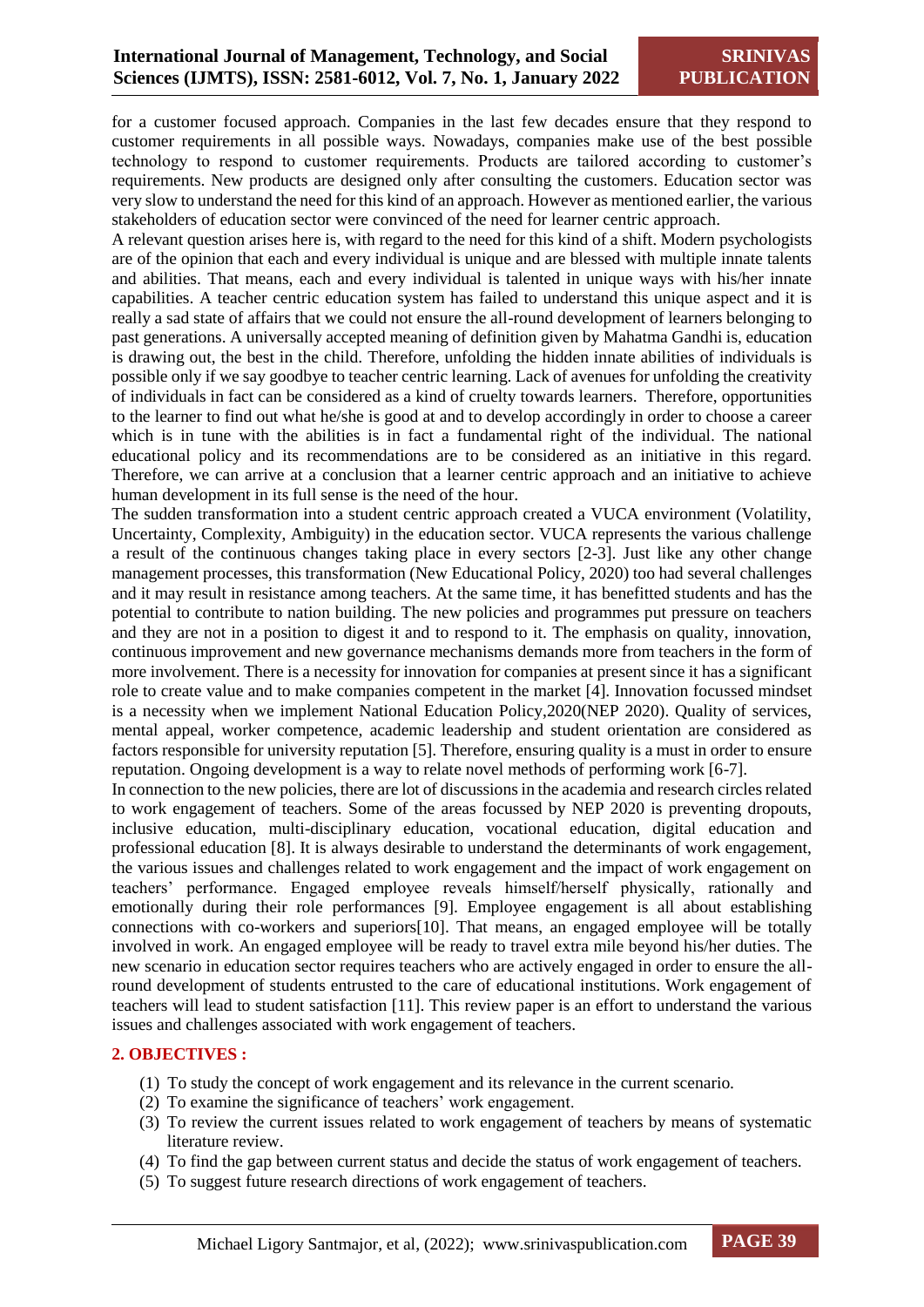(6) To analyse and identify the chosen research agendas.

## **3. METHODOLOGY OF DATA COLLECTION :**

This is a conceptual paper. The information related to work engagement of teachers, factors influencing work engagement of teachers, antecedents and consequences of work engagement of teachers and above all various issues and challenges related to work engagement of teachers will be collected from various database such as Google scholar and Research Gate.

### **4. RELATED WORK :**

The variables of organisational culture such as rationality, participation, collaboration, communication skill, professional orientation and leadership quality influence work engagement and the performance of teachers [12]. Through their study, they explored that organisational culture and transformational leadership significantly influence work engagement and teachers' performance. They found out that the leadership quality of the principal in an educational institution and teachers work engagement results in better performance of the institution. The authors have supported the hypotheses through empirical studies. The findings are as follows a) Organizational culture is positively related to work engagement, b) Transformational leadership highly influence work engagement, c) Work engagement is directly related to teacher's performance, d) Organizational culture has positive impact on teacher's performance. Hence, it is concluded that organizational culture is main indicator of work engagement and organizational culture and transformational leadership are the antecedents of work engagement and teacher's performance. This study on organizational culture, transformational leadership and work engagement of teachers is limited to teachers working in institutions run by one community. Hence it calls for further research on broader spectrum of institutions.

There was a study on work engagement and efficacy in relation to job satisfaction, burnout and turnover intention by means of empirical data among the teachers who are newly appointed because the previous researches excluded this category of teachers [13]. The authors proved that teacher's efficacy and work engagement negatively affect job burnout. Efficacy of teacher and work engagement are significantly related to job satisfaction and efficacy of teacher and work engagement are negatively related to intention to quit. These hypotheses are tested and proved with the help of empirical data. They suggest that the newly appointed teachers and school management have to comply with Bandura's self-efficacy theory where the teacher should increase efficacy of students and school management should promote teaching efficacy to facilitate better engagement. The limitation of the study is that it is restricted to one particular region and the newly appointed teachers were hesitant to respond to the survey.

A cross sectional data survey was conducted to explore the possible solutions to the declining educational standards in Nigeria [14]. They tested whether psychological ownership, hope and resilience will promote work engagement behaviour among teachers. In this study, the results show that psychological ownership in no way predicts work engagement behaviour among teachers. But hope and resilience are significantly connected to work engagement among teachers. The study suggested a remedy that the management should promote psychological ownership among teachers. The research unfolded the reason for declining of educational standard as diminishing organisational support by school managements to teachers. Psychological ownership feeling of teachers will influence organisational standard positively. The study though is a cross-sectional empirical study, it has generalised certain aspects and is limited to some mission schools in Nigeria.

A study taking into consideration a group of Dutch teachers using weekly work engagement model was conducted [15]. The aim of the study was to evaluate the intra personal relationship between job resources, work engagement, and job performance related to teachers. On the basis of these theories about the 'motivational potential of job resources', they anticipated that teachers weekly job resources are largely related to their week level of work engagement. The week level of work engagement is an indicator for week level of output. They tested the hypothesis that temporary work engagement has a delayed positive impact on next week's job resources. The results of the analysis significantly proved the hypothesis that, the week level independency, interaction between group leader and chances for development were positively related to weekly engagement and also proved that weekly engagement in a greater extent is positively related to weekly job performance in the subsequent week. The study proved that resourceful work environment increases teachers' feeling of work engagement. This teacher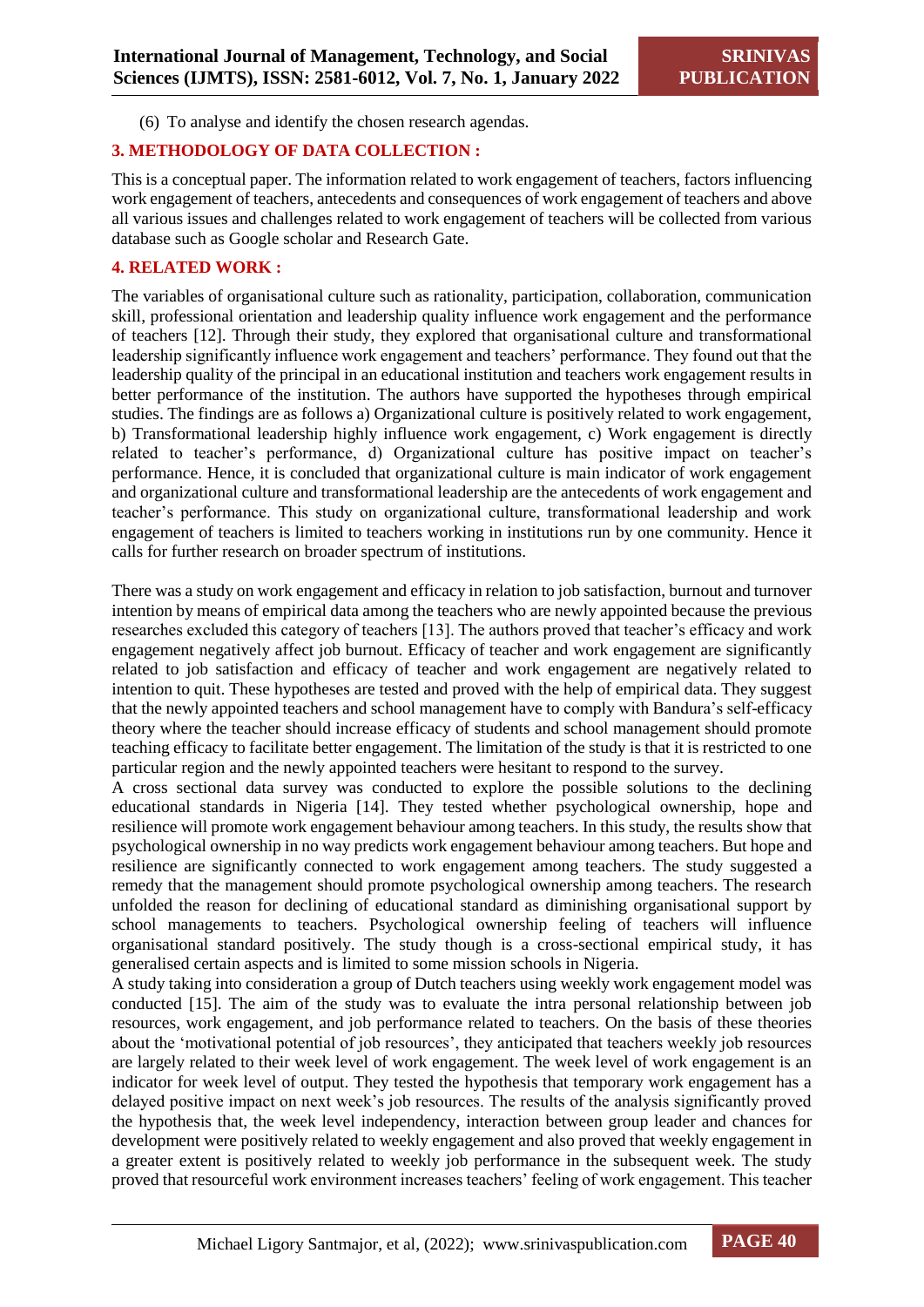engagement results in a positive link with weekly job performance of teachers. The research, also established a causal relationship between week level of work engagement and job resources and suggested that engaged teachers are able to generate their own job resources. The findings of the study explored that a favourable work environment nurtures teachers weekly work engagement and has a direct positive impact on job performance of teachers. Hence job resource predictor should be an integral part of human resources training programme in the organisations.

A survey research among teachers who are employed in the basic education levels of schools in Turkey to manifest the views of teachers on work engagement and organisational commitment was undertaken[16].They conducted the study considering the concepts such as vigour, dedication and absorption. Through this study, researchers revealed that vigour, dedication and absorption are three sub dimensions of work engagement and normative feeling, continuity and affectivity are the three sub dimensions of organisational commitment. The findings of this research are, the level of work engagement of teachers is higher than the organisational commitment level of teachers. Role of gender results in the differed outcomes in terms of organisational commitment and work engagement, whereas marital status does not make any difference. It is proved by the study that seniority does not make a major difference in organisational commitment and work engagement. Teachers having experience of more than 20 years, the study shows that these have higher level of work engagement. Whereas teachers who have less than 5 years of experience have lesser level of work engagement. Teachers who are engaged workers for a long time have positive approach towards teaching and excellence. The above study is limited to a group of schools in Turkey hence may not be applicable in the same way in other places.

Ensuring career enhancement of teachers, improving their engagement at work and adding up to their employability is a major challenge for educational institutions [17]. Opportunities for career enhancement is considered as a very crucial factor in improving their work engagement and which can contribute towards career excellence. According to the study, these challenges remain till the end of their career, therefore age specific engagement initiatives are very much required. The authors highlight the fact that increased work engagement enhances teacher's performance. At the same time, it will have a pivotal role in influencing student performance. Therefore, educational institutions should make sincere efforts to study and to focus more on work engagement practices for teaching professionals.

Innovation is a key component of competitive advantage [18]. Innovation has a role in achieving improved organisational performance. The theory of resource based competitive advantage, highlights the role of various resources in improved organisational performance. The author presents employees as an important resource whose innovativeness contributes to performance. In educational institutions, teaching fraternity is considered as an important resource whose innovative work behaviour (IWB) has a bearing on institution's success. Therefore, innovative work behaviour is a testimony of engaged workers or teachers. So the article tries to highlight human resource as a key resource and tried to connect work engagement and innovative work behaviour. The author also makes an effort to connect job demands-resources model and work engagement. It is found that, job demand is negatively connected to work engagement. That means, those teachers who experience certain problems at work will not be engaged this in turn will have an impact on student satisfaction.

The emotional aspects are crucial in determining the work relationships in the teaching profession [19]. That is, the role of emotions in task relationships is important in achieving superior performance. The article also pinpoints the role of work engagement in unfolding the underlying relationships between individuals, organisational factors and performance. The author brings the term professional capital (defined by human capital, social capital and decisional capital) in order to explain these relationships. Technical competence cannot simply define effective teaching. Emotional understanding is the very basis for successful teaching. This statement tells us the importance of the concept of work engagement since it reveals that an engaged employee is emotionally involved in work and he or she becomes part and parcel of the organisation.

The organisational commitment of teachers depends upon the opportunities to learn and develop [20]. This article highlights organisational commitment as the net result of work engagement. The quality of work very much depends upon organisational commitment. The mindset to work and to comply with organisational values is in fact a predictor of work engagement.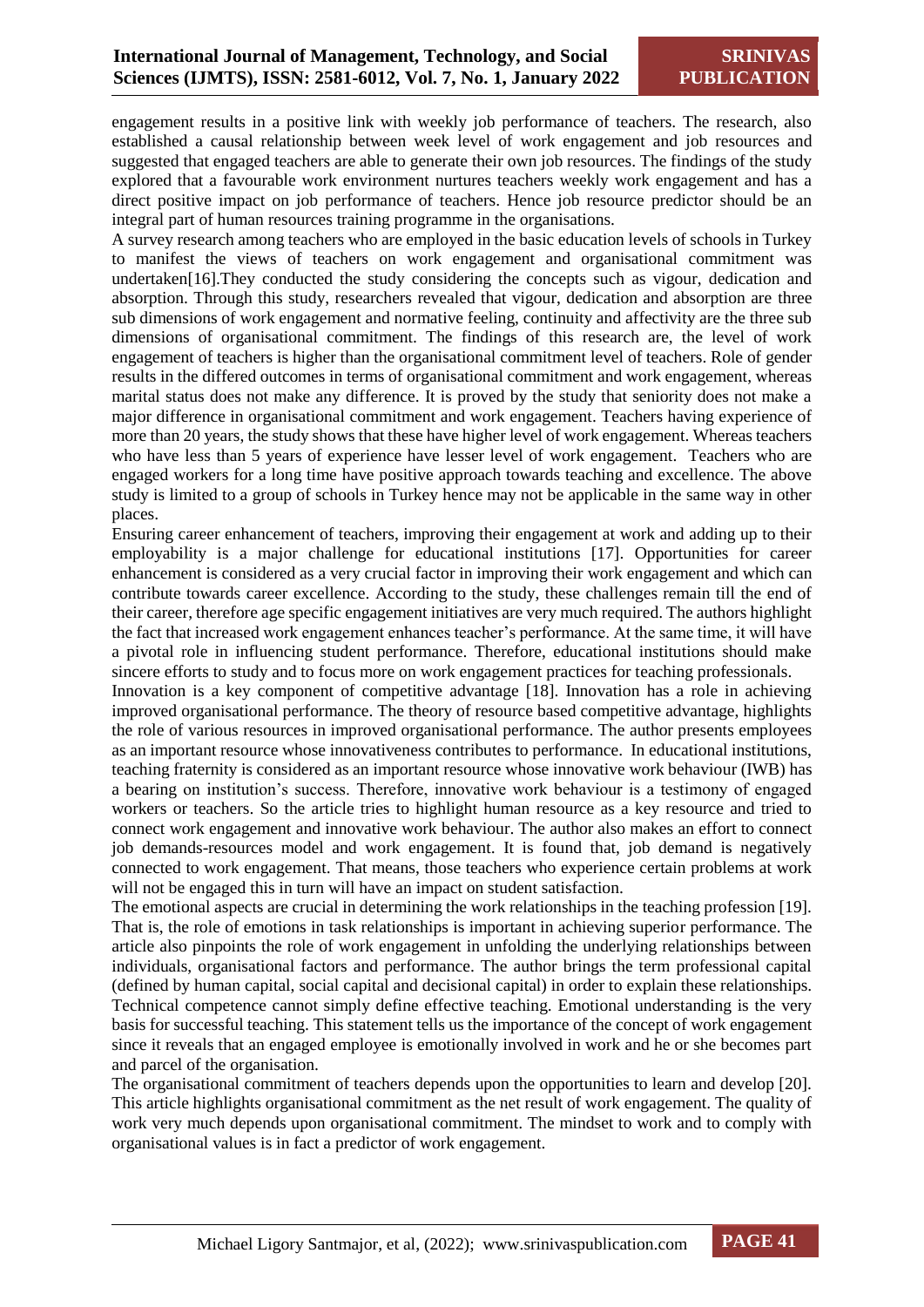Table 1: Review of articles related to various issues and challenges related to work engagement of teachers.

| SI.<br>N <sub>0</sub> | <b>Area</b>                                                                                              | <b>Issues</b>                                                                                                                                                                                                                                       | <b>Reference</b>                                  |
|-----------------------|----------------------------------------------------------------------------------------------------------|-----------------------------------------------------------------------------------------------------------------------------------------------------------------------------------------------------------------------------------------------------|---------------------------------------------------|
| 1.                    | Innovative teaching<br>methods                                                                           | An outlook towards advanced teaching<br>methods like workshop, brainstorming<br>sessions, small group teachings, and<br>project works. These techniques will<br>enhance learning<br>and<br>improves<br>efficiency of students.                      | Leontyeva, E. (2017)<br>$[21]$                    |
| 2.                    | Quality education                                                                                        | Quality education is the need of the<br>hour. The study suggests a model for<br>the enhancement of the abilities of<br>youth through education, critical<br>thinking, world citizenship,<br>and<br>imaginative understanding.                       | Nussbaum, M. C.<br>$(2006)$ [22]                  |
| 3.                    | Traditional vs. Modern<br>way of teaching                                                                | The modern way of teaching needs to<br>be flexible and stimulating. Non-<br>cognitive learning techniques are not<br>considered effective as it does not<br>generate interest among learners to<br>actively participate in the learning<br>process. | Mammadova-<br>GunayHasanova, I.<br>$(2019)$ [23]  |
| 4.                    | Organizational<br>commitment and student<br>performance                                                  | There is a positive link between<br>commitment<br>organizational<br>and<br>performance of students.                                                                                                                                                 | Thien, L. M., et al.<br>$(2021)$ [24]             |
| 5.                    | Work engagement and Job<br>satisfaction of Teachers in<br>Hong Kong                                      | Implications of work engagement as a<br>mediating variable for job satisfaction<br>among teachers.                                                                                                                                                  | Chan, E. S., et al.<br>$(2020)$ [25]              |
| 6.                    | Association between the<br>various attributes of<br>university teachers' job and<br>teachers' well being | The new challenges in teaching<br>profession mediated by emotional<br>exhaustion<br>reduce<br>teaching<br>job<br>satisfaction, whereas mediation of<br>work<br>engagement<br>increases<br>job<br>satisfaction.                                      | Han, J., et al. (2019)<br>$[26]$                  |
| 7.                    | Challenges faced by Indian<br>education system                                                           | The role of work engagement and<br>organisational commitment will raise<br>the standard of higher educational<br>professionals.                                                                                                                     | Ahuja, S., Gupta, S.<br>$(2019)$ [27]             |
| 8.                    | Issues related to Work<br>engagement                                                                     | influences<br>Social<br>context<br>work<br>where<br>role<br>οf<br>engagement<br>management is crucial.                                                                                                                                              | Bakker, A. B., et al<br>$(2011)$ [28]             |
| 9.                    | Work engagement in<br>teaching sector                                                                    | Teacher's experience promotes work<br>engagement and improves teaching<br>ability to meet the needs of diverse<br>student community.                                                                                                                | Mäkinen, M. (2013)<br>$[29]$                      |
| 10.1                  | Relation between work<br>environment and work<br>engagement                                              | favourable<br>Creating<br>work<br>a<br>environment<br>work<br>promotes<br>engagement which has positive impact<br>on teaching.                                                                                                                      | Federici, R. A.,<br>Skaalvik, E. M.<br>(2011)[30] |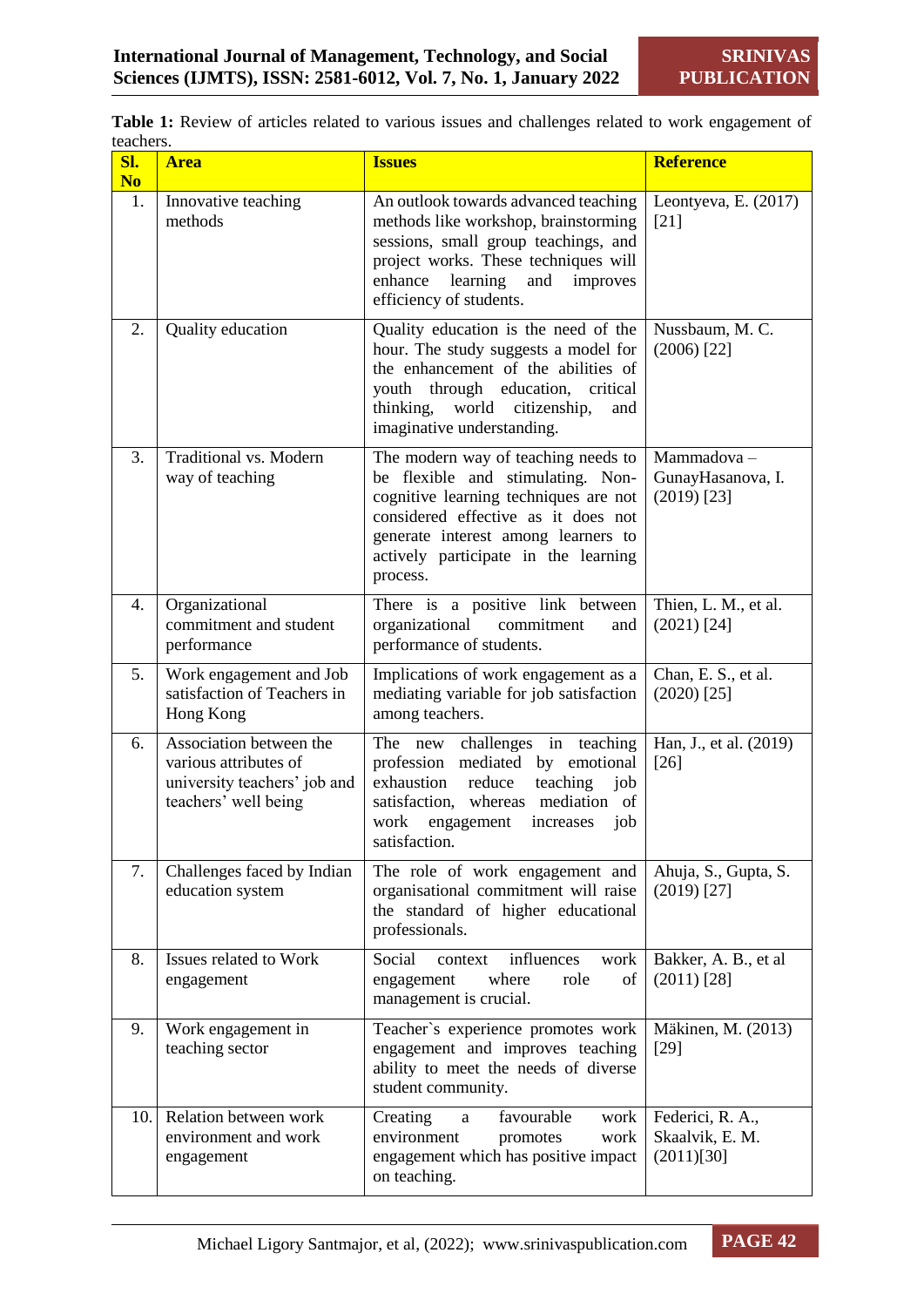| 11.1  | Organisational<br>commitment                                                                      | Relationship between psychological<br>meaningfulness,<br>employee<br>organisational<br>engagement<br>and<br>commitment                                                                                                                           | Geldenhuys, M., et<br>al. (2014) [31]            |
|-------|---------------------------------------------------------------------------------------------------|--------------------------------------------------------------------------------------------------------------------------------------------------------------------------------------------------------------------------------------------------|--------------------------------------------------|
| 12.   | Student centric education                                                                         | Designing a student centric curriculum<br>can increase the employability of<br>teachers.                                                                                                                                                         | Aithal, P. S. (2016)<br>$[32]$                   |
| 13.1  | Student centric education<br>in South Korea                                                       | Switching over from exam oriented<br>system to student centric education<br>through a specific education policy                                                                                                                                  | Yang, J., & Tan, C.<br>$(2019)$ [33]             |
| 14.1  | The role of self-efficacy on<br>the effects of framed health<br>messages                          | Effect of an individual's self-efficacy.                                                                                                                                                                                                         | Riet, J. V., et al<br>$(2008)$ [34]              |
| 15.1  | The influence of efficacy<br>beliefs on the performance<br>of nurses                              | establish<br>direct<br>They<br>connection<br>between self-efficacy and passion in<br>the context of working in which<br>efficacy beliefs reciprocally influence<br>work engagement.                                                              | Le Blanc, P. M.,<br>$(2010)$ [35]                |
| 16.1  | Perceptions of efficacy and<br>engagement                                                         | High efficacy beliefs positively related<br>to intrinsic motivation at work, work<br>enjoyment, and feeling engrossed in<br>one's work.                                                                                                          | Salanova, M., et al.<br>$(2006)$ [36]            |
| 17.1  | Quality Assurance in<br>Higher education in Asia                                                  | In order to attain quality higher<br>education, system has to restructure its<br>process, curriculum, standard and<br>monitoring system.                                                                                                         | Shah, M., &<br>Do, Q. T. (2017) [37]             |
| 18.   | Work-life balance as a<br>determinant of job<br>engagement                                        | Life<br>satisfaction<br>mediates<br>the<br>relationship between work-life balance<br>and work engagement.                                                                                                                                        | Žnidaršič, J., et al<br>$(2020)$ [38]            |
| 19.1  | Employee engagement and<br>employee performance                                                   | Work-life balance could be described<br>satisfactory<br>integration<br>a<br><b>or</b><br>as<br>adjustment between different roles in<br>one's own life.                                                                                          | Bedarkar, M., &<br>Pandita, D. (2014)<br>$[39]$  |
| 20. l | Person-organization fit and<br>the corporate brand<br>perception of employees<br>and of customers | Person-organization<br>fit<br>is<br>the<br>individuals'<br>consistency<br>between<br>values<br>and<br>the<br>value<br>of<br>the<br>organization<br>in which they<br>are<br>employed.                                                             | Yaniv, E., &<br>Farkas, F. (2005)<br>[40]        |
| 21.1  | Work-family balance and<br>quality of life                                                        | Balance between work and family is<br>"the extent to which an individual is<br>equally engaged in - and equally<br>satisfied with - his or her work role and<br>family role.                                                                     | Greenhaus, J. H., et<br>al. (2003) [41]          |
| 22.   | Teacher efficacy                                                                                  | efficacy<br>Teacher<br>belief<br>as<br><sub>or</sub><br>about<br>his<br>perceptions<br><b>or</b><br>her<br>potentialities to teach students with<br>variety of needs and to bring forth<br>desired<br>changes<br>students'<br>in<br>achievement. | Tschannen-<br>Moran, M., et al.<br>$(1998)$ [42] |

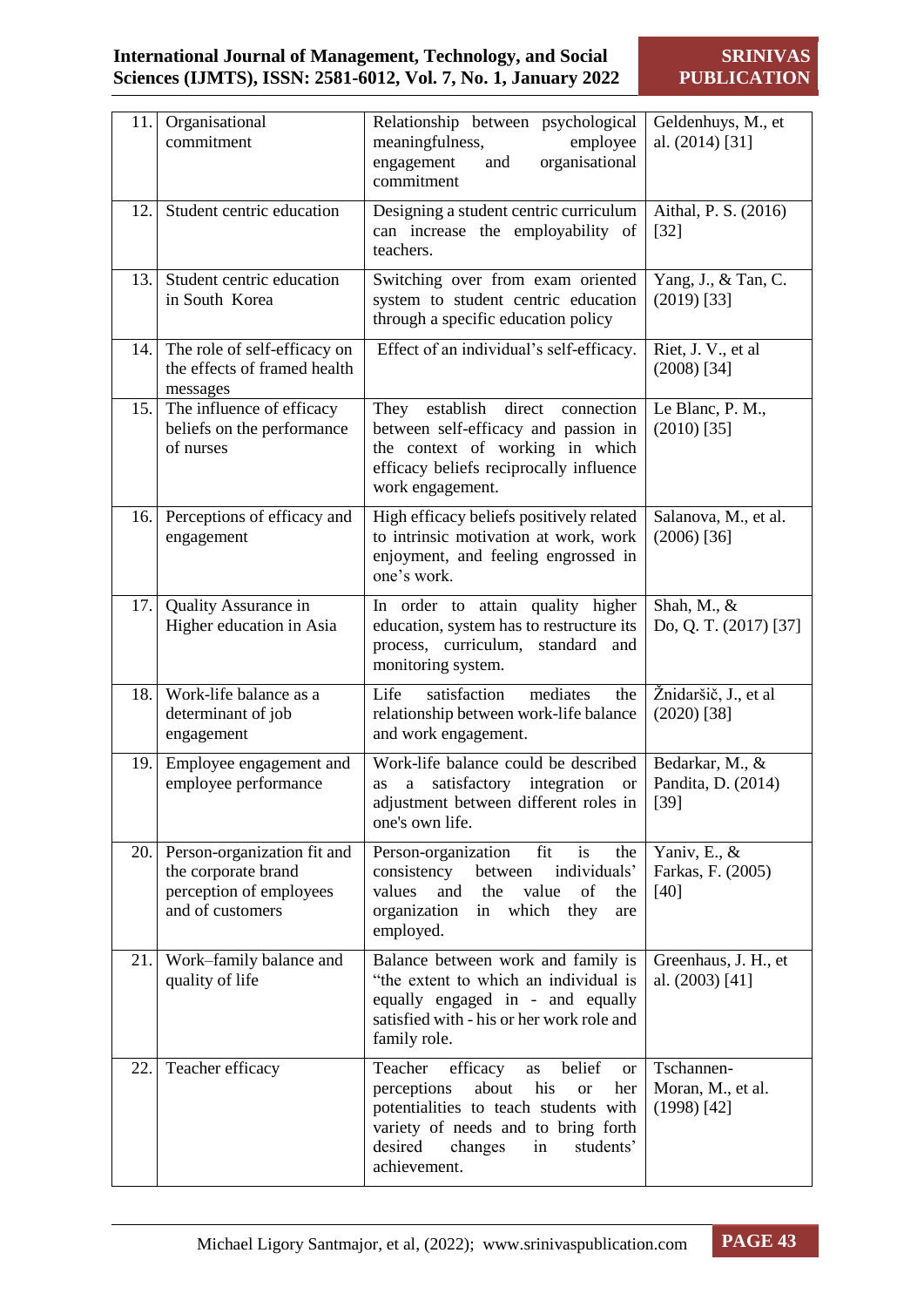| 23.  | Individual- and<br>organizational-level<br>consequences of<br>organizational citizenship<br>behaviours                                | Organisational citizenship behaviour<br>influence<br>teachers<br>would<br>of<br>organisational<br>effectiveness<br>in<br>improving the standard and balancing<br>the activities of the institution in and<br>out, increasing the productivity and<br>enhancing stability. | Podsakoff, N., et al<br>$(2008)$ [43]                 |
|------|---------------------------------------------------------------------------------------------------------------------------------------|---------------------------------------------------------------------------------------------------------------------------------------------------------------------------------------------------------------------------------------------------------------------------|-------------------------------------------------------|
| 24.  | Organisation support                                                                                                                  | Organisation should realise the need of<br>appreciating<br>and<br>supporting<br>employees                                                                                                                                                                                 | Hellriegel, D., et al.<br>$(2012)$ [44]               |
| 25.1 | Reciprocation of perceived<br>organizational support.                                                                                 | There is a link between employees<br>expectation and employees attachment<br>to the organisation.                                                                                                                                                                         | Eisenberger, R., et al.<br>$(2001)$ [45]              |
| 26.  | Early predictors of job<br>burnout and engagement                                                                                     | Burnout is a syndrome characterized<br>emotional<br>by<br>exhaustion,<br>depersonalization, and lack of personal<br>accomplishment.                                                                                                                                       | Maslach, C., &<br>Leiter, M. P. (2008)<br>$[46]$      |
| 27.1 | Organizational citizenship<br>behaviour                                                                                               | Organizational citizenship behaviour<br>ensures that people become loyal to the<br>organization taking up various tasks<br>whole heartedly and will become<br>innovative.                                                                                                 | Smith, C. A., et al.<br>$(1983)$ [47]                 |
|      | 28. Factors influencing work<br>engagement and the effect<br>of work engagement: A<br>study in information<br>technology (IT) sector. | Employee engagement is one of the<br>most important issues in human<br>resource management today, partly<br>because it is strongly linked to the<br>productivity of the organization.                                                                                     | Sharma, U., &<br>Rajput, B. (2017)<br>[48]            |
| 29.1 | Importance of Job<br>engagement and the<br>measures to improve it                                                                     | Employees<br>experiencing<br>work<br>engagement<br>the<br>are<br>assets<br>to<br>organization. They tend to perform<br>better than people who are not engaged<br>in their work, and are less likely to<br>leave their place of employment.                                | Roberts, D. R., &<br>Davenport, T.O.<br>$(2002)$ [49] |
| 30.1 | Self-efficacy and its impact<br>on online learning.                                                                                   | The learner's belief on his or her<br>abilities<br>achieve<br>favourable<br>to<br>a<br>outcome has a pivotal role in the<br>teaching learning process.                                                                                                                    | Wilde, N., Hsu, A.<br>$(2019)$ [50]                   |
| 31.1 | Self-efficacy as a very<br>important behavioural<br>variable                                                                          | Self-Efficacy as an individual's belief<br>that they are able to succeed in any<br>given circumstance.                                                                                                                                                                    | Bandura, A. (1977)<br>[51]                            |
| 32.  | The determinants of Self-<br>efficacy                                                                                                 | Levels of self-efficacy are not static<br>and has the ability to be increased<br>through<br>exposure<br>prominent<br>to<br>information sources, one of which is<br>vicarious<br>experience<br>information<br>(VEI)                                                        | Gist, M. E.,<br>Mitchell, T. R.<br>$(1992)$ [52]      |
| 33.1 | The effect of coping and<br>buoyancy on teachers'<br>work-related well-being<br>and engagement                                        | Work engagement has become<br>a<br>popular area of study in numerous<br>fields<br>business<br>and<br>industries,<br>including education.                                                                                                                                  | Parker, P. D.,<br>Martin, A. J. (2009)<br>$[53]$      |

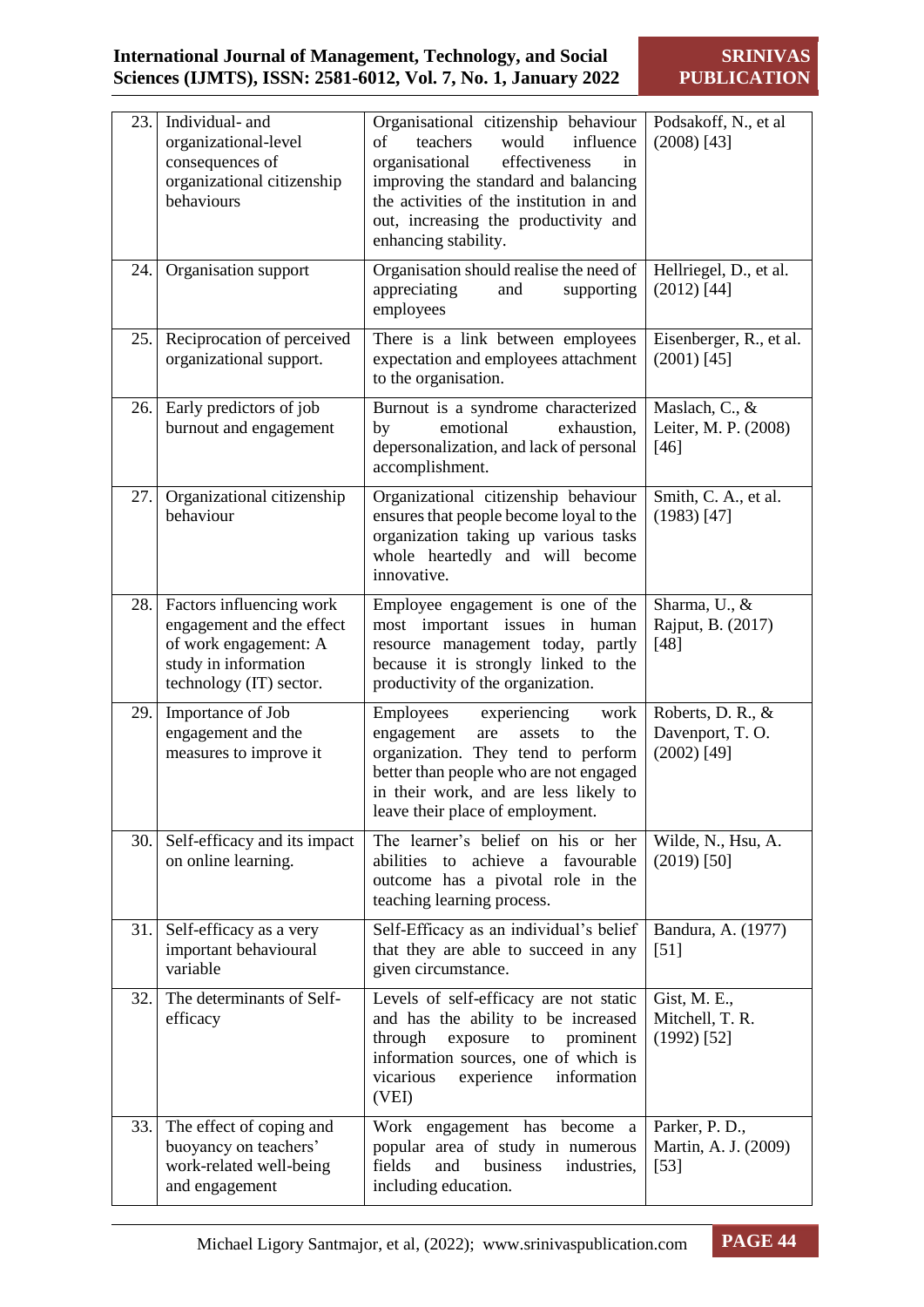|      | 34. The effect of job demands -<br>resources model on burnout<br>and engagement               | Work engagement is a positive and<br>persistent state of mind which is<br>opposite of burnout.                                                                                                                  | Schaufeli, W. B.,<br>Bakker, A. B. (2004)<br>$[54]$ |
|------|-----------------------------------------------------------------------------------------------|-----------------------------------------------------------------------------------------------------------------------------------------------------------------------------------------------------------------|-----------------------------------------------------|
| 35.1 | The relationship between<br>engagement and burnout                                            | Work engagement is a positive,<br>fulfilling, work-related state of mind<br>characterized by<br>that is<br>vigour,<br>dedication, and absorption.                                                               | Schaufeli, W., et al.<br>$(2002)$ [55]              |
| 36.  | The role of perceived<br>organizational support in<br>achieving work<br>engagement            | Employees develop global beliefs<br>concerning the extent to which the<br>organisation values their contributions<br>and cares about their well-being.                                                          | Eisenberger, R., et al.<br>$(1986)$ [56]            |
| 37.1 | The role of perceived<br>organizational support in<br>moulding affective<br>commitment        | Employees personify the organisation,<br>they view favourable or unfavourable<br>treatment as<br>an indicator of<br>the<br>organisation's<br>benevolent<br><sub>or</sub><br>malevolent orientation toward them" | Rhoades, L., et al.<br>$(2001)$ [57]                |
| 38.1 | Workaholic and work<br>engaged employees                                                      | Work Engagement includes a personal<br>interest in one's work as well as<br>satisfaction and sense of fulfilment<br>from the work itself.                                                                       | Van Beek, I., et al.<br>$(2011)$ [58]               |
|      | 39. Burnout and performance                                                                   | Job burnout increase with increase in<br>age of employees.                                                                                                                                                      | Gorji, M. (2011) [59]                               |
| 40.1 | Perception of standards of<br>performance and its<br>influence on complex<br>decision making. | Higher amount of self-efficacy is<br>connected to increased motivational<br>goals, resulting in considerable effort<br>in the midst of challenges.                                                              | Bandura, A., Wood,<br>R. (1989) [60]                |
| 41.  | Openness of engaged<br>employees                                                              | Engaged employees have an open<br>mindset with willingness to perform<br>extra roles and the ability to adjust<br>various factors of work engagement in<br>order to remain engaged.                             | Bakker A. B. (2014)<br>[61]                         |
| 42.  | Student engagement                                                                            | Student centric<br>education<br>system<br>promotes higher level of<br>student<br>engagement in learning process.                                                                                                | Shailashri V.T.<br>$(2016)$ [62]                    |
| 43.  | <b>Teacher Quality</b>                                                                        | Teacher quality influences teaching -<br>learning<br>and<br>improves<br>process<br>learning outcomes. As a result it<br>promotes institutional excellence.                                                      | Aithal P. S., Kumar<br>S. P. M. (2016) [63]         |
| 44.  | <b>Quality of Education</b>                                                                   | The role of various methods of student<br>assessment<br>in<br>ensuring<br>quality<br>education.                                                                                                                 | Wagner (2010) [64]                                  |
| 45.  | Quality and quantity of<br>education                                                          | GDP growth is increased because of<br>quality of education and quantity of<br>education                                                                                                                         | Deme et<br>al.(2020)[65)                            |
| 46.  | <b>Quality of Education</b>                                                                   | The number of children enrolling to<br>primary education is more in Kenya.<br>Now, the challenge is to improve<br>quality of education                                                                          | Miller, Elman (2013)<br>[66]                        |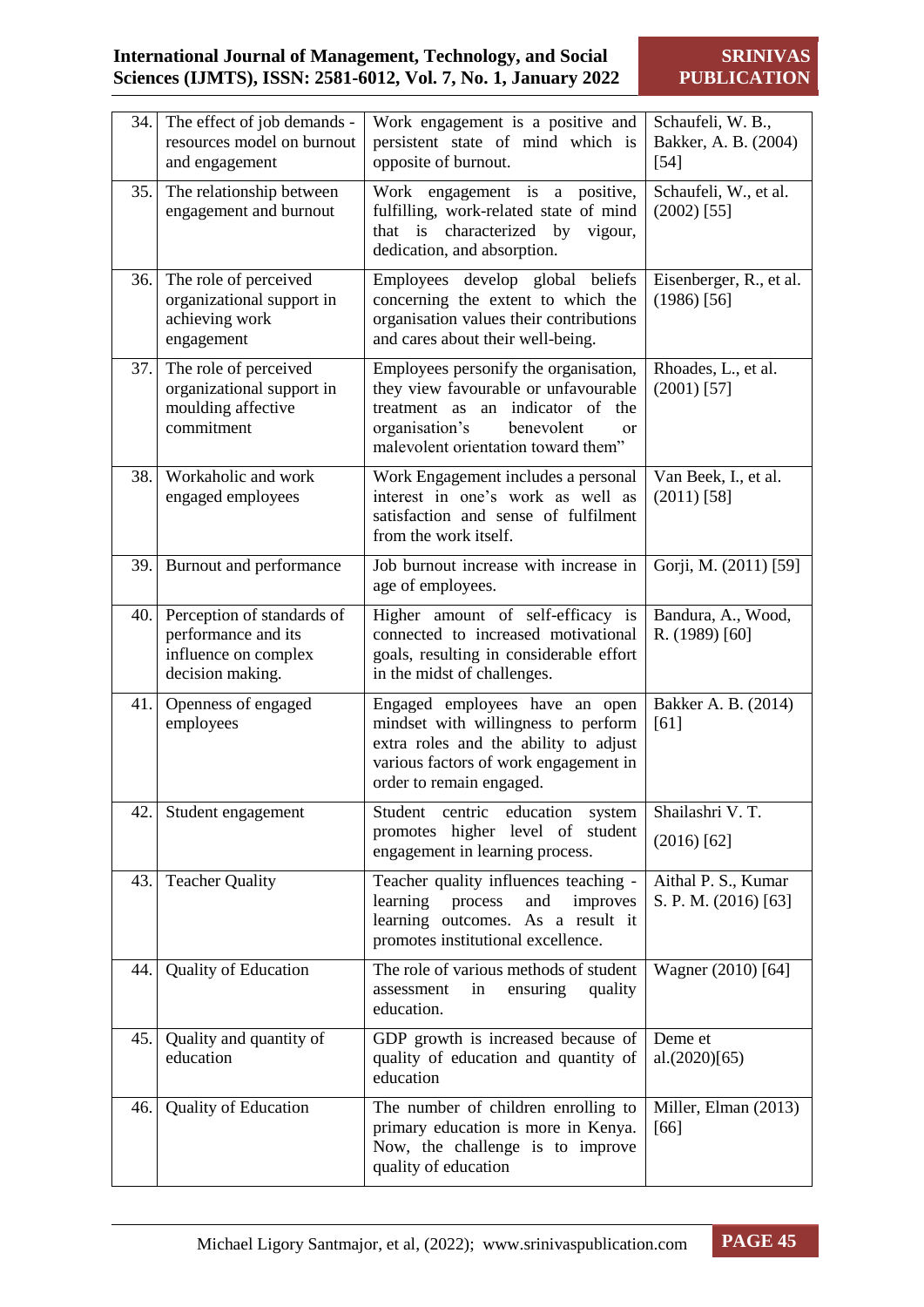| 47.   | <b>Quality Function</b><br>Deployment                                              | of<br>function<br>The<br>role<br>quality<br>deployment<br>improving<br>in<br>global<br>competitiveness of education                                                                           | Sagnak et al. (2017)<br>[67]    |
|-------|------------------------------------------------------------------------------------|-----------------------------------------------------------------------------------------------------------------------------------------------------------------------------------------------|---------------------------------|
| 48.   | Investment in education<br>and improvement of<br>Quality                           | The relationship between spending in<br>education sector by the government<br>and improvement of quality                                                                                      | Haddad (2016) [68]              |
| 49.   | Quality of Teaching                                                                | A better teaching evaluation process<br>can improve the quality of teaching.<br>Without a proper teaching evaluation<br>system, teaching quality will not be<br>improved.                     | Ji, Z. (2009) [69]              |
| 50.   | School based activities and<br>quality of education                                | The view point of students on the<br>effect of school- based activities on the<br>quality of education. Teacher's quality<br>and school management teams affect<br>the quality of education.  | Kariyana, Sonn<br>$(2014)$ [70] |
| 51.   | Quality of education                                                               | Teachers in contract terms in Canada<br>affects the quality of education. In this<br>era of globalisation of education, this<br>hindrance<br>is<br>achieve<br>a<br>to<br>competitiveness.     | Hasrati (2021) [71]             |
| 52.   | Quality education to<br>underprivileged sectors                                    | imparting<br>quality<br>Inequalities<br>in<br>education to the less advantaged<br>segments is a challenge in human<br>development                                                             | Santos (2009) [72]              |
| 53.1  | Reforming schools in rural<br>areas and ensuring quality<br>education              | In order to ensure quality education,<br>schools in rural areas needs to be<br>upgraded as per the modern standards.<br>With modern facilities will<br>help<br>children to excel in education | Stepanova (2004)<br>$[73]$      |
| 54.   | Quality of education and<br>economic growth                                        | Population explosion and slowing<br>down of economic growth will affect<br>the quality of education                                                                                           | Musambachime<br>$(1990)$ [74]   |
| 55.   | Assessment in education<br>sector                                                  | Evaluation<br>and<br>οf<br>assessment<br>education is the essence of ensuring<br>quality. Customisation of education is<br>also a necessary task.                                             | Gurovaet al. (2015)<br>$[75]$   |
| 56. l | <b>Education</b> for national<br>development and for the<br>growth of the society. | The role of education is to prepare<br>students to learn continuously even<br>after formal education to contribute to<br>the development of the nation.                                       | Zholkov (2010) [76]             |
| 57.1  | Creativity and Innovation<br>and education                                         | The role of education in developing a<br>work force that has the capacity to<br>embrace creativity and innovation. I is<br>needed for the development of the<br>nation.                       | Croslinget al. (2014)<br>$[77]$ |
| 58.   | Role of Information<br>Technology in education                                     | The various benefits of information<br>technology should be utilised to<br>improve the quality of education.<br>Information technology can enhance                                            | Kong (2009) [78]                |

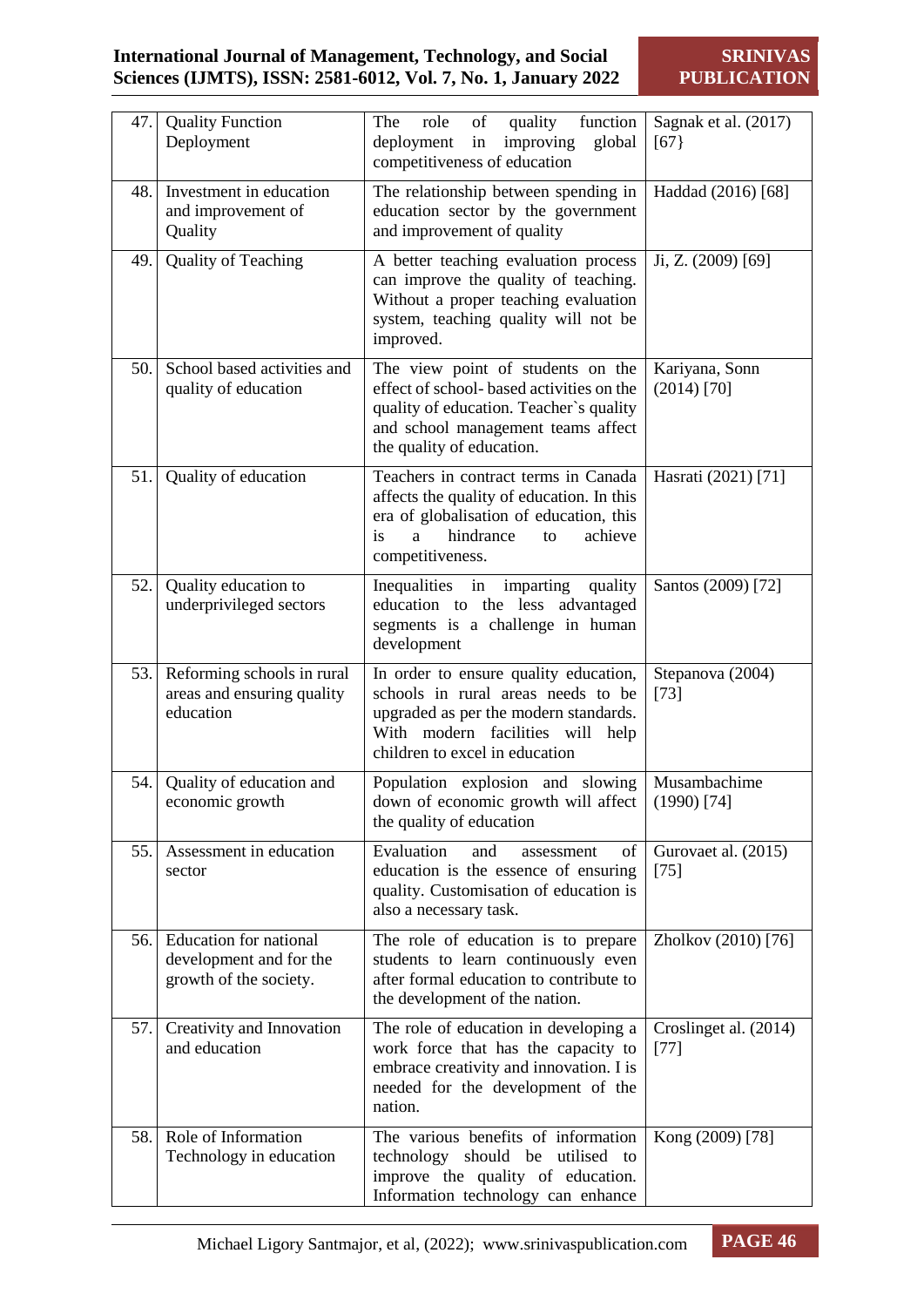|      |                                                                | the effectiveness of teaching<br>and<br>learning.                                                                                                                                                                                                                                                                                    |                                    |
|------|----------------------------------------------------------------|--------------------------------------------------------------------------------------------------------------------------------------------------------------------------------------------------------------------------------------------------------------------------------------------------------------------------------------|------------------------------------|
| 59.1 | Organisational confidence<br>level of teachers and<br>managers | The organisational confidence level of<br>teachers and managers in schools<br>affect the quality of education.                                                                                                                                                                                                                       | Karademir (2015)<br>$[79]$         |
| 60.  | Work engagement and job<br>burnout of physicians               | Work engagement leads to overall<br>well-being of the person and reduces<br>the chances of burnout.                                                                                                                                                                                                                                  | Loerbroks et al.<br>$(2017)$ [80]  |
| 61.  | Innovation in schools                                          | The extent of innovation in schools is<br>affected by the principal's<br>work<br>engagement.                                                                                                                                                                                                                                         | Koch et al. (2014) <sup>[81]</sup> |
| 62.  | Job resources, self efficacy,<br>work engagement.              | Work engagement is considered as a<br>process which is developed over time.<br>This kind of an approach provides<br>activities<br>insights on<br>the<br>to be<br>undertaken<br>develop<br>to<br>work<br>engagement over time                                                                                                         | Simbula et al. (2011)<br>[82]      |
| 63.1 | Work engagement, ethical<br>leadership and voice<br>behaviour. | Ethical leadership induces followers to<br>be more engaged at work. There is a<br>positive relationship between ethical<br>leadership and work engagement.                                                                                                                                                                           | Cheng et al. (2014)<br>$[83]$      |
| 64.1 | Work engagement of<br>teachers of various age<br>groups.       | The extent of work engagement<br>changes in different<br>age<br>groups.<br>Young<br>teachers<br>value<br>career<br>enhancement more and older ones will<br>be happy with the organisation if it<br>acknowledges their contribution.                                                                                                  | Guglielmi et al.<br>$(2015)$ [84]  |
| 65.  | Job engagement and<br>performance                              | Work engagement ultimately leads to<br>performance.<br>That<br>means<br>task<br>performance<br>and<br>organisational<br>citizenship<br>behaviour.<br>Work<br>engagement is considered<br>the<br>as<br>investment of whole self by<br>the<br>individual for the role performance.                                                     | Rich et al. (2010)<br>[85]         |
| 66.  | Antecedents of teachers'<br>innovative work behaviour.         | Learning organisation<br>and<br>work<br>engagement are identified as two<br>factors<br>influencing<br>work<br>engagement.AS a result of changing<br>environment,<br>innovation<br>is<br>very<br>important<br>for<br>organisations.<br>In<br>connection<br>this,<br>innovative<br>to<br>behaviour is expected out of teachers<br>too. | Hosseini et al. (2021)<br>[86]     |
| 67.  | Developmental leadership<br>and work engagement.               | Developmental<br>leadership<br>has<br>a<br>positive<br>association<br>with<br>work<br>engagement                                                                                                                                                                                                                                     | Ryu, Shim (2020)<br>$[87]$         |
| 68.  | The role of meditation in<br>developing work<br>engagement     | Work engagement is more in<br>where<br>mindfulness meditation courses are<br>relationship<br>The<br>taught.<br>between                                                                                                                                                                                                               | Petchsawang,<br>McLean (2017) [88] |

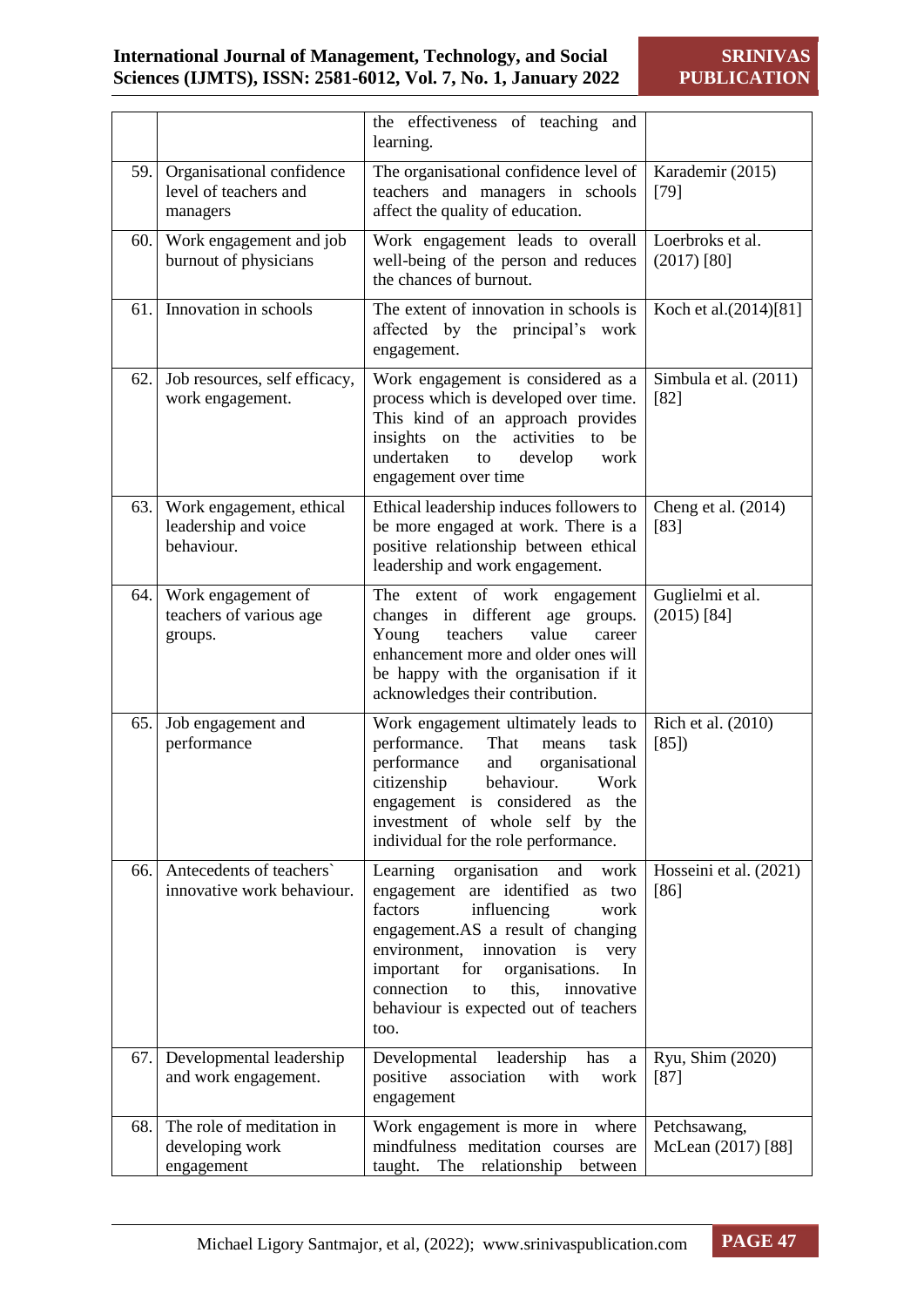|      |                                                                                                                | meditates the relationship between<br>meditation and work engagement                                                                                                                                                                                                                                                                                                                                 |                                            |
|------|----------------------------------------------------------------------------------------------------------------|------------------------------------------------------------------------------------------------------------------------------------------------------------------------------------------------------------------------------------------------------------------------------------------------------------------------------------------------------------------------------------------------------|--------------------------------------------|
| 69.  | The determinants of work<br>engagement                                                                         | Job resources and personal resources<br>are two important determinants of<br>work engagement.                                                                                                                                                                                                                                                                                                        | Miner et<br>al.(2015)[89]                  |
| 70.1 | Ethical leadership                                                                                             | Ethical<br>leadership<br>motivates<br>employees to be engaged at work<br>experiencing more vigor, dedication<br>and absorption at work.                                                                                                                                                                                                                                                              | Den Hartog,<br>Belschak (2012) [90]        |
| 71.  | The role of work<br>engagement in the<br>relationship between work-<br>family conflict and work<br>engagement. | The partial mediating role of work<br>the<br>relationship<br>engagement<br>in<br>between work family conflict and<br>work engagement. Work engagement<br>is highlighted as an important concept<br>in positive psychology.                                                                                                                                                                           | Yucel et al. (2021)<br>[91]                |
| 72.  | High commitment work<br>systems and work<br>engagement                                                         | Work engagement is considered as a<br>prominent<br>concept<br>in<br>positive<br>psychology. High commitment work<br>will<br>systems<br>result<br>in<br>work<br>engagement.                                                                                                                                                                                                                           | Sekhar (2021) [92]                         |
| 73.1 | Autonomy of private<br>universities and<br>opportunities for<br>excellence                                     | The scope for innovation is more for<br>private universities. The autonomy for<br>private universities can take it to<br>There<br>excellence.<br>several<br>are<br>challenges<br>for<br>campus-based<br>universities<br>technology<br>such<br>as<br>adoption,<br>investment,<br>return<br>on<br>maintaining discipline<br>and online<br>education support                                            | Aithal, P. S., &<br>Aithal, S. (2019) [93] |
| 74.  | Analysis of new education<br>policy                                                                            | The new education policy is analysed<br>and recommendations are provided for<br>its successful implementation. The<br>need for a progressive curriculum, the<br>necessity to have research focus,<br>multidisciplinary<br>approach,<br>collaboration<br>with<br>industry<br>and<br>collaboration with other universities<br>educational<br>and<br>institutions<br>are<br>highlighted by the authors. | Aithal, P. S., &<br>Aithal, S. (2020) [94] |
| 75.  | Opportunities and<br>Challenges associated to<br>private universities                                          | The opportunities and challenges for<br>private universities with regard to<br>research and development,<br>foreign<br>collaborations,<br>evaluation<br>process,<br>leadership<br>governance,<br>and<br>management are assessed.                                                                                                                                                                     | Aithal, Suresh Kumar<br>$(2016)$ [95]      |
| 76   | Student perception towards<br>printed study materials                                                          | Provision of digital and physical<br>learning materials help students to<br>learn better and which results in better<br>academic performance.                                                                                                                                                                                                                                                        | Bhatta B., Kumar S.<br>G. $(2007)$ [96]    |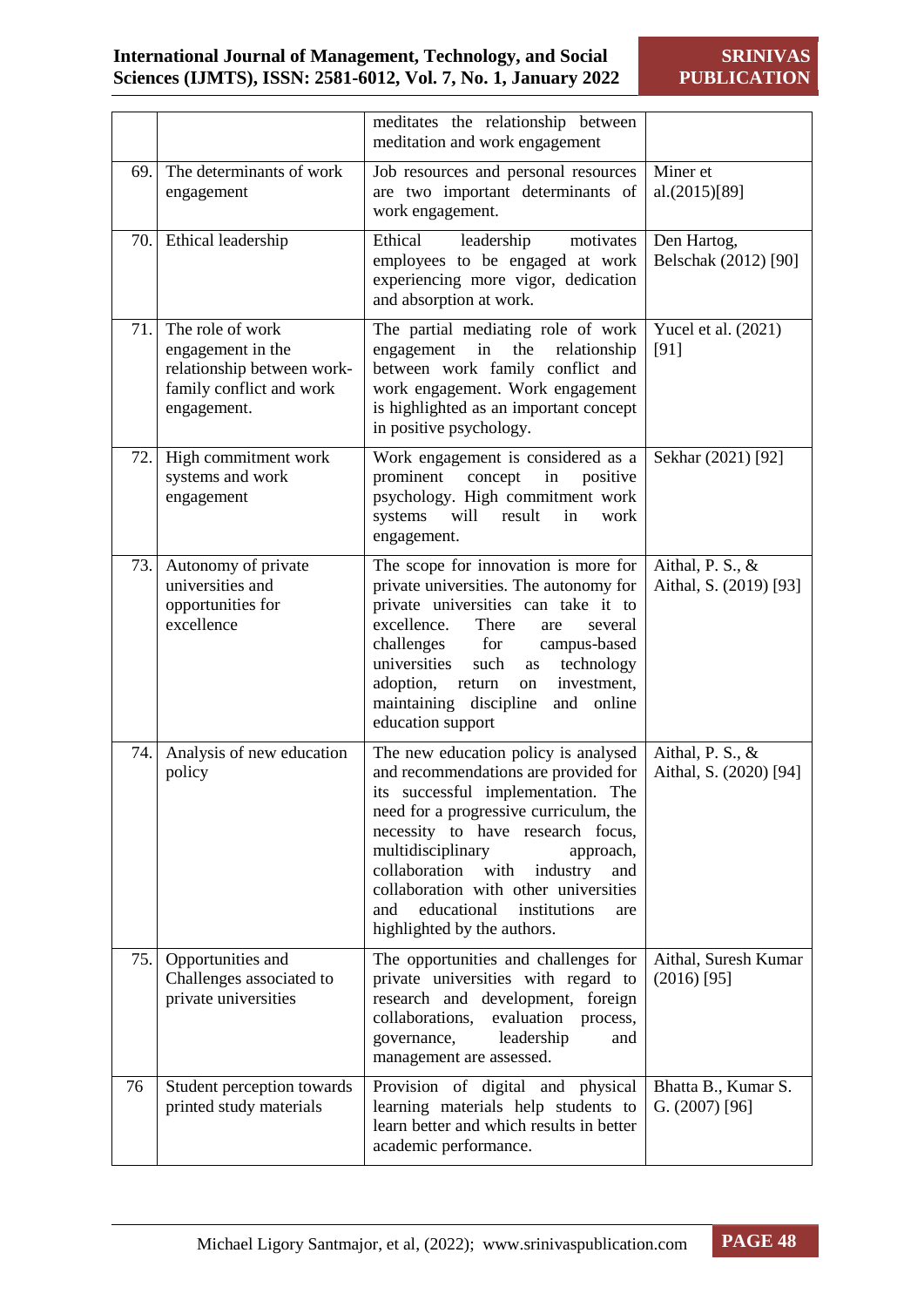**SRINIVAS PUBLICATION**

| 77 | Innovations in teaching<br>profession | In teaching profession faculty need to<br>keeping<br>abreast<br>innovative<br>with<br>modern and latest developments. This<br>will motivate student community to<br>develop creativity skills and enhances<br>employability. | Varambally, et all<br>$(2020)$ [97]               |
|----|---------------------------------------|------------------------------------------------------------------------------------------------------------------------------------------------------------------------------------------------------------------------------|---------------------------------------------------|
| 78 | Innovation and employee<br>engagement | Freedom<br>for<br>thinking,<br>creative<br>sustained<br>motivation<br>and<br>encouragement by the organization<br>leads to innovations. Opportunities for<br>Innovation lead employees to engage<br>better.                  | Shailashree V.T.,<br>Shenoy, S. (2016)<br>[98]    |
| 79 | Behaviour and attitude                | Disposition and attitude of a leader at a<br>given situation and time influences the<br>decision making process. A positive<br>attitude of a leader will result in better<br>output.                                         | Aithal, P. S., Aithal.<br>S. (2019) [99]          |
| 80 | Education and global<br>relevance     | India has a hub of young talents. These<br>talents to be rightly nurtured and<br>oriented towards acquiring adequate<br>global competence to face the global<br>competition.                                                 | Shailashree V.T.,<br>Shenoy, S. (2017)<br>$[100]$ |
| 81 | Quality in Higher<br>Education        | Higher education system should take<br>aspiring students to a realm of new<br>knowledge, connected to different<br>walks of life through research and<br>innovations.                                                        | Aithal, P. S., et al.<br>$(2015)$ [101]           |

#### **5. NEW RELATED ISSUES :**

The new educational policy (NEP 2020) demands more commitment and involvement from employees. In this juncture, ensuring work engagement and job satisfaction among teachers is a difficult task.

## **6. IDEAL SOLUTION AND PRESENT STATUS :**

Post-independence period to the period of globalisation witnessed a very traditional way of knowledge transfer in Indian education sector. Post globalisation period (after 1990) there was an urge to incorporate modern educational practices and to benchmark our institutions with globally renowned ones. This desire has become a reality with the new education policy. At present, nothing much is done to apply various management principles in various aspects of administration in educational institutions in tune with New Education Policy.

#### **7. RESEARCH GAP :**

As mentioned above, the transition to a student centric approach will become possible only if our institutions have become quality conscious and only if we focus on innovation. Quality consciousness and an innovation driven environment are possible when we channelize our human resources in this regard. Hard work, commitment and involvement of teachers are a prerequisite for achieving this. Therefore, analysing the role of various managerial and behavioural variables in ensuring teachers commitment is the need of the hour. How can we ensure optimum utilisation of human resources (which in turn can be called as work engagement), what constitutes work engagement among teachers and what are the outcomes of teachers work engagement can be unfolded with the help of further research.

## **8. RESEARCH AGENDAS :**

(a) Every institution can have a unique HR policy.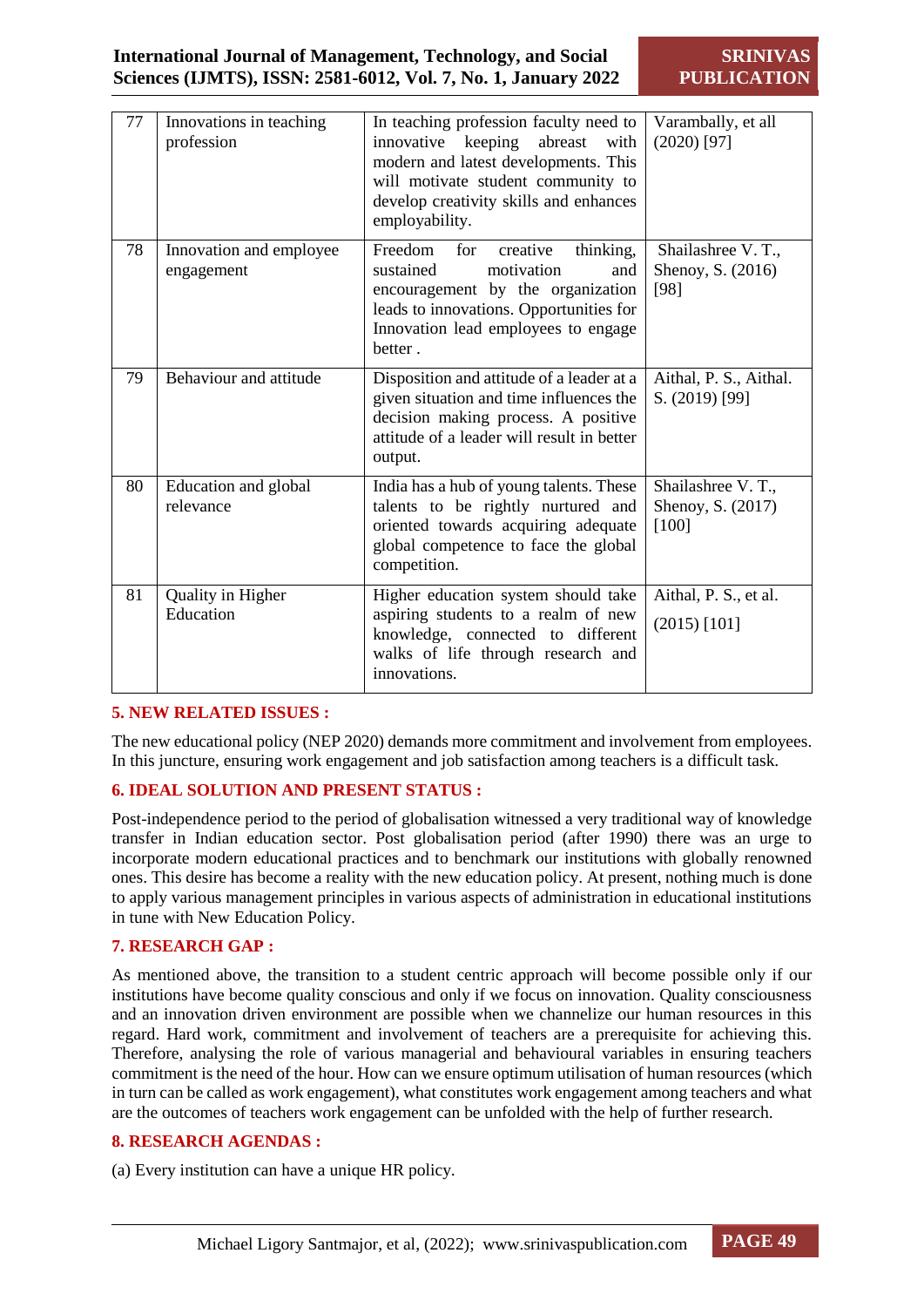(b) Employees (in this case teachers) should develop the belief that they are part of developing future leaders and they are involved in nation building.

(c) Training programs can be conducted in order to convince teachers of the need for quality consciousness and innovation driven mindset.

(d) Since new education policy is going to be implemented, teachers should be given training on the various aspects of this policy.

#### **9. ANALYSIS OF RESEARCH AGENDAS :**

The most important step to be undertaken is to conduct training program on new education policy, 2020. Next step can be training on quality and innovation so that educational institutions can develop a new culture. As mentioned above, giving importance to HR policies can also revive educational institutions through engaged employees.

#### **10. RESEARCH TOPIC :**

Dimensions of Work Engagement and Its Impact on Organizational Citizenship Behaviour: - A Study Among the College Teachers of Dakshina Kannada District.

#### **11. ABCD ANALYSIS OF THE CHOSEN RESEARCH PROPOSAL :**

A: The present study will add new knowledge to the literature by studying the antecedent variables and consequent variables through a mediating variable to the level of work engagement among teaching staff.

B: This will help the Department of Collegiate Education and local college managements to analyse the level of engagement of teachers employed and it will enable them in designing different human resource management policies.

C: The study deals with work engagement where the disparity in cadre of teachers from lower to higher education, aided to unaided hence it is a challenge to expect uniform level of engagement.

D: Since this study deals with engagement there is a possibility of in genuineness as far as the data collection is concerned. Also, the data collection is difficult since it is time consuming.

## **12. LIMITATIONS :**

The study is limited to the colleges of Dakshina Kannada district. Therefore generalisation of findings to the institutions of other districts may not be correct. Since, the study involves Government paid and Management paid employees, there are hurdles to get genuine data from all institutions.

Prejudices and biases from respondent's side cannot be ruled out. The respondents may not express their exact viewpoints corresponding to the questions.

The changed scenario in the new normal post Covid times may influence the findings of the study because the challenges associated with Covid at an individual level, changed thinking patterns, emotions, feelings and overall change in behavioural pattern of individuals may influence their response towards the various questions.

#### **13. CONCLUSION :**

There is wide spread discussion on human development index all over the world. Quality education is one of the factors that lead to increased human development index. It is in this context that, this review paper on work engagement of teachers especially in this time of NEP 2020 implementation is extremely significant. Satisfaction of teachers, their willingness to go extra mile beyond their roles, their commitment and involvement towards work are going to be much researched topics in this era of NEP implementation. The uncertainty associated with the outcome of any new policy is a matter of concern among all. It is true that revamping of educational policy is a must. Assuring the satisfaction of teachers, in tune with the implementation of new policy, is of utmost concern. Further research on work engagement in this context will unfold the various aspects of teachers' commitment at work.

#### **REFERENCES :**

[1] Liu, Zhou, Liu, & Xin. (2020). Is the uncertainty of gaining legitimacy from organizational change an antecedent of employees' resistance to change? *Chinese Management Studies, 15*(4), *769-784.* [Google Scholar](https://www.emerald.com/insight/content/doi/10.1108/CMS-07-2020-0309/full/html) ×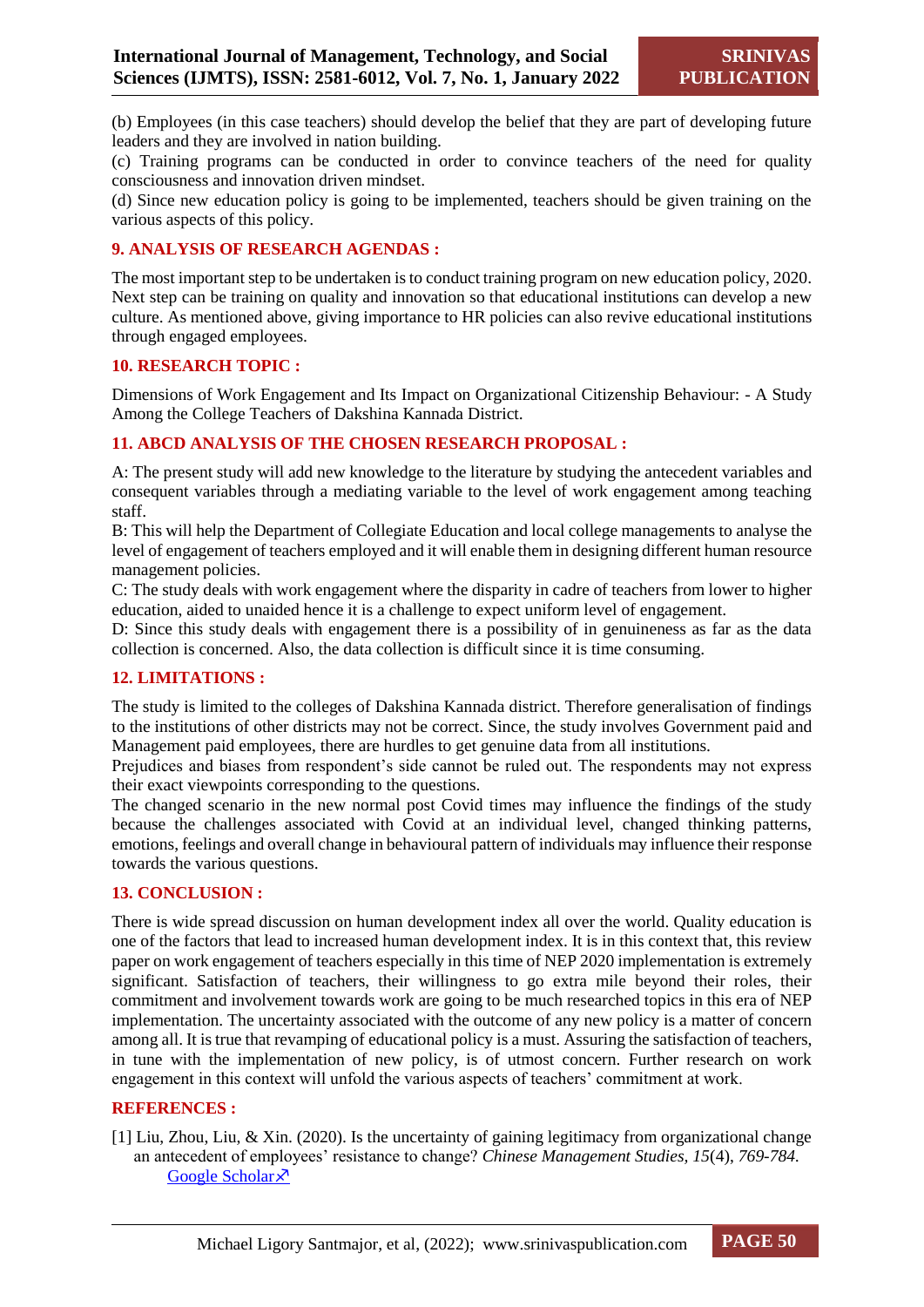- [2] Whiteman, W. E. (1998). Training and educating army officers for the 21st century: Implications for the United States Military Academy, *Army War Coll Carlisle Barracks PA, 1*(1), 1-32. [Google Scholar](https://apps.dtic.mil/sti/citations/ADA345812)  $\times$  [CrossRef](https://apps.dtic.mil/sti/pdfs/ADA345812.pdf) $\times$
- [3] Saleh, A., & Watson, R. (2017). Business excellence in a volatile, uncertain, complex and ambiguous environment (BEVUCA). *The TQM Journal*, *29*(5), 705-724. [Google Scholar](https://www.emerald.com/insight/content/doi/10.1108/TQM-12-2016-0109/full/html)  $\bar{x}$  [CrossRef](https://sci-hub.mksa.top/10.1108/TQM-12-2016-0109)  $\bar{x}$
- [4] Subramaniam, M., & Youndt, M. A. (2005). The influence of intellectual capital on the types of innovative capabilities. *Academy of Management Journal*, *48*(3), 450-463.<br>
<u>Google Scholar  $\times$ </u> CrossRef  $\times$ [Google Scholar](https://journals.aom.org/doi/abs/10.5465/AMJ.2005.17407911) $\bar{X}$
- [5] Dursun, O., &AltinGumussoy, C. (2021). The effects of quality of services and emotional appeal on university reputation: Stakeholders' view. *Quality Assurance in Education*, 29 (2/3), 166-182. Google Scholar ×
- [6] Anand, G., Ward, P. T., Tatikonda, M. V., & Schilling, D. A.(2009). Dynamic capabilities through continuous improvement infrastructure. *Journal of Operations Management*, *27*(6), 444-461. [Google Scholar](https://www.sciencedirect.com/science/article/abs/pii/S0272696309000199)  $\bar{x}$  [CrossRef](https://sci-hub.mksa.top/10.1016/j.jom.2009.02.002)  $\bar{x}$
- [7]Eaidgah, Y., Maki, A. A., Kurczewski, K., &Abdekhodaee, A. (2016). Visual management, performance management and continuous improvement. *International Journal of Lean Six Sigma*, *7*(2), 187-210. [Google Scholar](https://www.emerald.com/insight/content/doi/10.1108/IJLSS-09-2014-0028/full/html)  $\overline{X}$  [CrossRef](https://sci-hub.mksa.top/10.1108/IJLSS-09-2014-0028)  $\overline{X}$
- [8] Government of India, Ministry of Human Resource Development. (2020). *National Education Policy 2020*. Major Initiatives, Government of India, Ministry of Education. [https://www.education.gov.in/en/relevant-documents,](https://www.education.gov.in/en/relevant-documents) 1-60. [CrossRef](https://www.education.gov.in/sites/upload_files/mhrd/files/nep/NEP_Final_English.pdf)<sup> $\chi$ </sup>
- [9] Kahn, W. A. (1990). Psychological conditions of personal engagement and disengagement at work. *Academy of Management Journal*, *33*(4), 692-724. [Google Scholar](https://journals.aom.org/doi/abs/10.5465/256287)  $\times$  [CrossRef](https://sci-hub.mksa.top/10.5465/256287) $\times$
- [10] Luthans, F., & Peterson, S. J. (2002). Employee engagement and manager self‐efficacy. *Journal of Management Development*, *21*(5), 376-387. [Google Scholar](https://elibrary.ru/item.asp?id=6472883)  $\times$  [CrossRef](https://sci-hub.mksa.top/10.1108/02621710210426864) $\times$
- [11] Bilal, A. R., Fatima, T., Bin Dost, K., & Imran, M. K. (2021). I am engaged, therefore my students are satisfied! Unleashing the role of teachers' interaction and sensitivity based on selfdetermination perspective. *International Journal of Educational Management*, *35*(1), 341-361. [Google Scholar](https://www.emerald.com/insight/content/doi/10.1108/IJEM-05-2020-0258/full/html)  $\times$  [CrossRef](https://sci-hub.mksa.top/10.1108/IJEM-05-2020-0258)  $\times$
- [12] Arifin, F., Troena, E. A., Djumahir, &Rahayu, M. (2014). Organizational culture, transformational leadership, work engagement and teacher's performance: test of a model. *International Journal of Education and Research*, *2*(1), 1-14. [Google Scholar](https://www.ijern.com/journal/January-2014/24.pdf) ×
- [13] Høigaard, R., Giske, R., &Sundsli, K. (2011). Newly qualified teachers' work engagement and teacher efficacy influences on job satisfaction, burnout, and the intention to quit. *European Journal of Teacher Education*, *35*(3), 347-357. [Google Scholar](https://www.tandfonline.com/doi/abs/10.1080/02619768.2011.633993)  $\times$  [CrossRef](https://sci-hub.mksa.top/10.1080/02619768.2011.633993) $\times$
- [14] Ugwu, F. O., &Amazue, L. O. (2014). Psychological ownership, hope, resilience and employee work engagement among teachers in selected mission schools. *European Journal of Business and Management, 6*(10), 98-106. [Google Scholar](https://core.ac.uk/download/pdf/234625408.pdf)<sup> $\lambda$ </sup>
- [15] Bakker, A. B., & Bal, M. P. (2010). Weekly work engagement and performance: A study among starting teachers. *Journal of Occupational and Organizational Psychology*, *83*(1), 189-206. [Google Scholar](https://bpspsychub.onlinelibrary.wiley.com/doi/abs/10.1348/096317909X402596)  $\times$  [CrossRef](https://sci-hub.mksa.top/10.1348/096317909x402596)  $\times$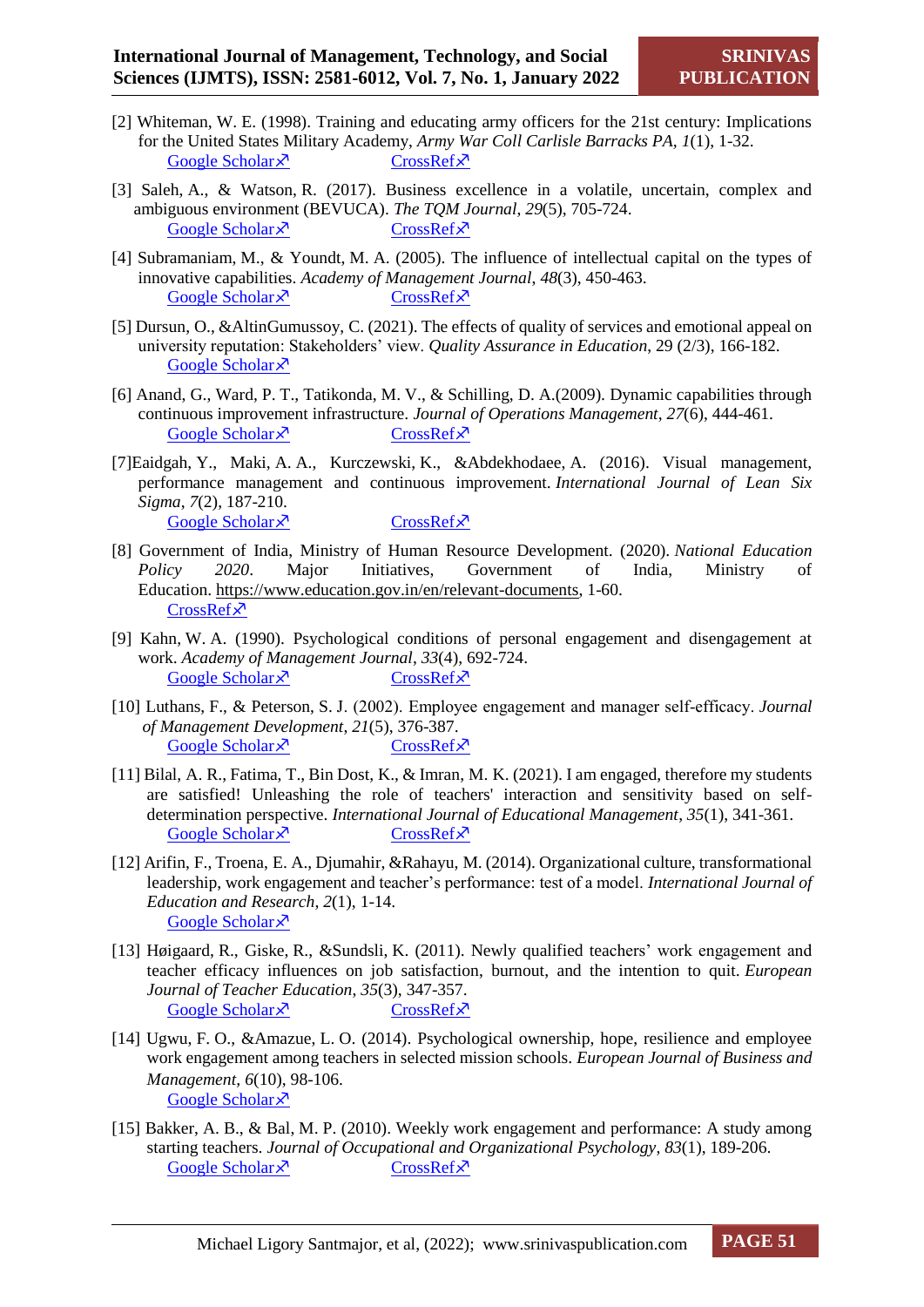- [16] San, B. Ç., &Tok, T. N. (2017). The relationship between teachers' work engagement and organizational commitment. *Pamukkale University Journal of Social Sciences Institute*, *26*(1), 355-370. [Google Scholar](https://web.s.ebscohost.com/abstract?direct=true&profile=ehost&scope=site&authtype=crawler&jrnl=13082922&AN=121634958&h=E1W5GKqHJeHWfkn0eiJCeALNKdYGA4iHOPxQf56yw%2fuVpffR4vwOOSxVxYolGc8%2bYCGtkJQHM16Ylo8LMxCmHg%3d%3d&crl=c&resultNs=AdminWebAuth&resultLocal=ErrCrlNotAuth&crlhashurl=login.aspx%3fdirect%3dtrue%26profile%3dehost%26scope%3dsite%26authtype%3dcrawler%26jrnl%3d13082922%26AN%3d121634958) ×
- [17] Van der Heijden, B. I., Van Vuuren, T. C., Kooij, D. T., & amp; De Lange, A. H. (2015). Tailoring professional development for teachers in primary education. *Journal of Managerial Psychology*, *30*(1), 22-37. [Google Scholar](https://www.emerald.com/insight/content/doi/10.1108/JMP-07-2014-0211/full/html)  $\bar{x}$  [CrossRef](https://sci-hub.mksa.top/10.1108/jmp-07-2014-0211)  $\bar{x}$
- [18] Dixit, A., & amp; Upadhyay, Y. (2021). Role of JD-R model in up ticking innovative work behaviour among higher education faculty. *RAUSP Management Journal, 56*(2), 156-169. [Google Scholar](https://www.emerald.com/insight/content/doi/10.1108/RAUSP-03-2020-0060/full/html) ×
- [19] Crawford, E. R., LePine, J. A., & Rich, B. L. (2010). Linking job demands and resources to employee engagement and burnout: A theoretical extension and meta-analytic test. *Journal of Applied Psychology*, *95*(5), 834-848. [Google Scholar](https://psycnet.apa.org/doiLanding?doi=10.1037%2Fa0019364)  $\times$  [CrossRef](https://sci-hub.mksa.top/10.1037/a0019364)  $\times$
- [20] BrynjulfHjertø, K., Merok Paulsen, J., & amp: Petteri Tihveräinen, S. (2014). Social-cognitive outcomes of teachers' engagement in learning communities. *Journal of Educational Administration, 52*(6), 775-791. [Google Scholar](https://www.emerald.com/insight/content/doi/10.1108/JEA-07-2013-0074/full/html)  $\times$  [CrossRef](https://sci-hub.mksa.top/10.1108/jea-07-2013-0074) $\times$
- [21] Leontyeva, E. (2017). Innovative teaching methods for international students. *New Trends and Issues Proceedings on Humanities and Social Sciences*, *3*(1), 157-165. [Google Scholar](https://un-pub.eu/ojs/index.php/pntsbs/article/view/1763)<sup> $\lambda$ </sup>
- [22] Nussbaum, M. C. (2006). Education and democratic citizenship: Capabilities and quality education. *Journal of Human Development*, *7*(3), 385-395. [Google Scholar](https://www.tandfonline.com/doi/abs/10.1080/14649880600815974)  $\times$  [CrossRef](https://sci-hub.mksa.top/10.1080/14649880600815974) $\times$
- [23] Mammadova–GunayHasanova, I. (2019). Traditional and interactive teaching methods advantages and disadvantages: Comparative analysis. *Azerbaijan Journal of Educational Studies*, *229*(229), 19-28. [Google Scholar](https://www.researchgate.net/publication/339922893_Traditional_and_interactive_teaching_methods_-_advantages_and_disadvantages_comparative_analysis) ×
- [24] Thien, L. M., Adams, D., & Koh, H. M. (2021). Nexus between distributed leadership, teacher academic optimism and teacher organisational commitment: A structural equation modelling analysis. *International Journal of Educational Management*, *35*(4), 830-847. [Google Scholar](https://www.emerald.com/insight/content/doi/10.1108/IJEM-05-2020-0278/full/html?skipTracking=true&utm_source=TrendMD&utm_medium=cpc&utm_campaign=International_Journal_of_Educational_Management_TrendMD_0&WT.mc_id=Emerald_TrendMD_0) ×
- [25] Chan, E. S., Ho, S. K., Ip, F. F., & Wong, M. W. (2020). Self-efficacy, work engagement, and job satisfaction among teaching assistants in Hong Kong's inclusive education. *SAGE Open*, *10*(3), 1- 11.
	- [Google Scholar](https://journals.sagepub.com/doi/full/10.1177/2158244020941008)  $\times$  [CrossRef](https://sci-hub.mksa.top/10.1177/2158244020941008)  $\times$

- [26] Han, J., Yin, H., Wang, J., & Zhang, J. (2019). Job demands and resources as antecedents of university teachers' exhaustion, engagement and job satisfaction. *Educational Psychology*, *40*(3), 318-335.
	- [Google Scholar](https://www.tandfonline.com/doi/abs/10.1080/01443410.2019.1674249)  $\times$  [CrossRef](https://sci-hub.mksa.top/10.1080/01443410.2019.1674249) $\times$

- [27] Ahuja, S., & Gupta, S. (2019). Organizational commitment and work engagement a s a facilitator for sustaining higher education professionals. *International Journal of recent technology and engineering*, *7*(6), 1846-1849. [Google Scholar](https://www.researchgate.net/profile/Savita-Gupta-5/publication/333845020_Organizational_Commitment_and_Work_Engagement_a_s_a_Facilitator_for_Sustaining_Higher_Education_Professionals/links/5d08c2eca6fdcc35c1560539/Organizational-Commitment-and-Work-Engagement-a-s-a-Facilitator-for-Sustaining-Higher-Education-Professionals.pdf) ×
- [28] Bakker, A. B., Albrecht, S. L., & Leiter, M. P. (2011). Key questions regarding work engagement. *European Journal of Work and Organizational Psychology*, *20*(1), 4-28. [Google Scholar](https://www.tandfonline.com/doi/abs/10.1080/1359432X.2010.485352)  $\times$  [CrossRef](https://sci-hub.mksa.top/10.1080/1359432X.2010.485352) $\times$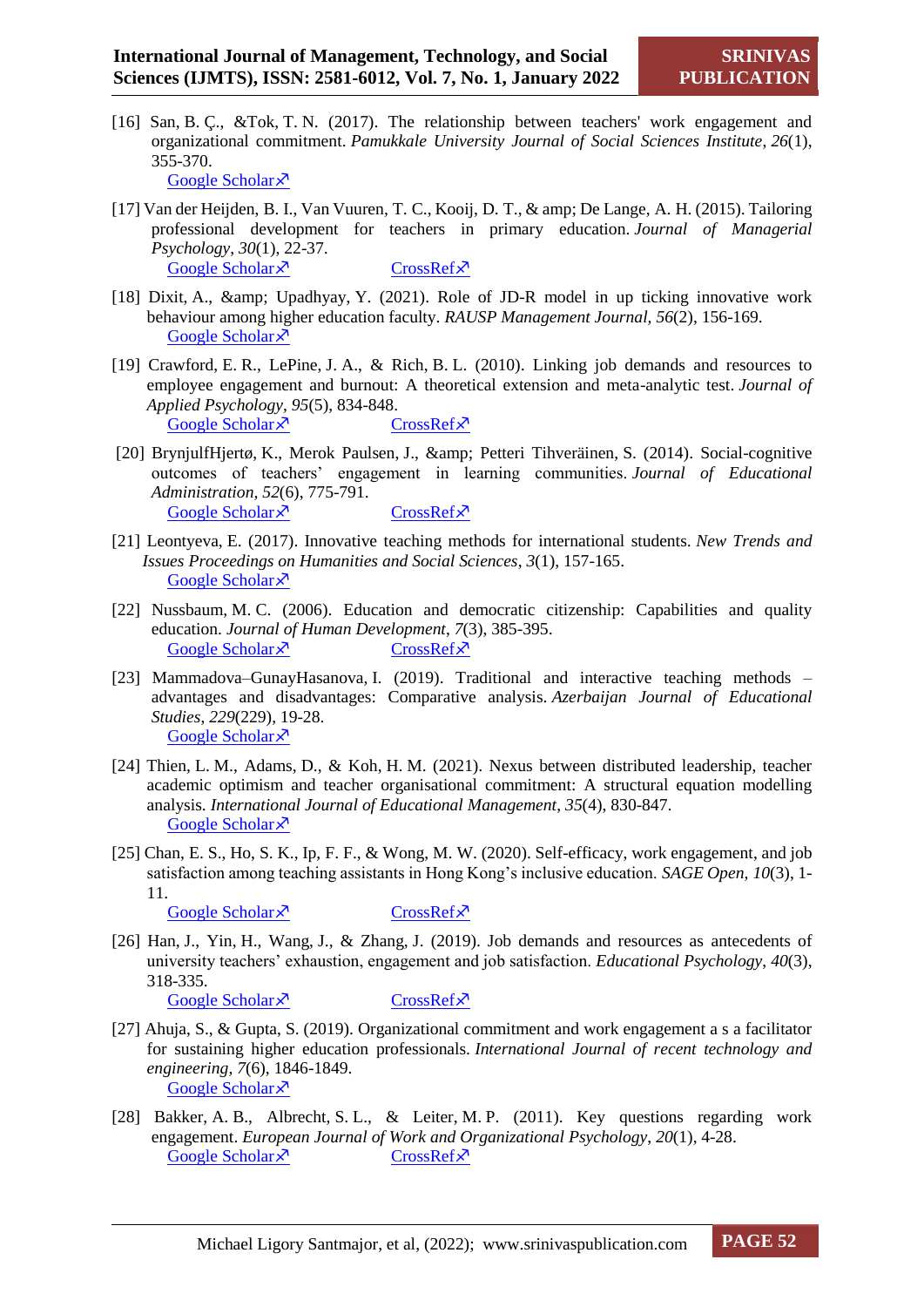- [29] Mäkinen, M. (2013). Becoming engaged in inclusive practices: Narrative reflections on teaching as descriptors of teachers' work engagement. *Teaching and Teacher Education*, *35(1)*, 51-61. [Google Scholar](https://www.sciencedirect.com/science/article/abs/pii/S0742051X13000930)  $\times$  [CrossRef](https://sci-hub.mksa.top/10.1016/j.tate.2013.05.005) $\times$
- [30] Federici, R. A., &Skaalvik, E. M.(2011). Principal self-efficacy and work engagement: Assessing a Norwegian principal self-efficacy scale. *Social Psychology of Education*, *14*(4), 575-600. [Google Scholar](https://link.springer.com/article/10.1007/s11218-011-9160-4)  $\bar{x}$  [CrossRef](https://sci-hub.mksa.top/10.1007/s11218-011-9160-4)  $\bar{x}$
- [31] Geldenhuys, M., Łaba, K., & Venter, C. M. (2014). Meaningful work, work engagement and organisational commitment. *SA Journal of Industrial Psychology*, *40*(1), 1-10. [Google Scholar](https://journals.co.za/doi/abs/10.4102/sajip.v40i1.1098)  $\times$  [CrossRef](https://sci-hub.mksa.top/10.4102/sajip.v40i1.1098)  $\times$
- [32] Aithal, P. S. (2016). Student centric curriculum design and implementation Challenges & opportunities in business management & IT education. *IRA International Journal of Education and Multidisciplinary Studies*, *4*(3), 423-437. [Google Scholar](https://mpra.ub.uni-muenchen.de/74365/)  $\times$  [CrossRef](https://mpra.ub.uni-muenchen.de/74365/1/MPRA_paper_74365.pdf) $\times$
- [33] Yang, J., & Tan, C. (2019). Advancing student-centric education in Korea: Issues and challenges. *The Asia-Pacific Education Researcher*, *28*(6), 483-493. Google Scholar  $\times$  [CrossRef](https://sci-hub.mksa.top/10.1007/s40299-019-00449-1) $\times$
- [34] Riet, J. V., Ruiter, R. A., Werrij, M. Q., & De Vries, H. (2008). The influence of self-efficacy on the effects of framed health messages. *European Journal of Social Psychology*, *38*(5), 800-809. Google Scholar  $\times$  [CrossRef](https://sci-hub.mksa.top/https:/doi.org/10.1002/ejsp.496) $\times$
- [35] Le Blanc, P. M., Schaufeli, W. B., Salanova, M., Llorens, S., & Nap, R. E. (2010). Efficacy beliefs predict collaborative practice among intensive care unit nurses. *Journal of Advanced Nursing*, *66*(3), 583-594. Google Scholar  $\times$  [CrossRef](https://sci-hub.mksa.top/10.1111/j.1365-2648.2009.05229.x) $\times$
- [36] Salanova, M., Bakker, A. B., &Llorens, S. (2006). Flow at work: Evidence for an upward spiral of personal and organizational resources\*. *Journal of Happiness Studies*, *7*(1), 1-22. [Google Scholar](https://link.springer.com/article/10.1007/s10902-005-8854-8)  $\times$  [CrossRef](https://sci-hub.mksa.top/10.1007/s10902-005-8854-8) $\times$
- [37] Shah, M., & Do, Q. T. (2017). *The rise of quality assurance in Asian higher education*. Chandos Publishing, 1-51. ISBN:9780081005590, 0081005598. [Google Scholar](https://www.google.co.in/books/edition/The_Rise_of_Quality_Assurance_in_Asian_H/K1bBBwAAQBAJ?hl=en&gbpv=1&dq=Shah,+M.,+%26+Do,+Q.+T.+(2017).+The+rise+of+quality+assurance+in+Asian+higher+education.+Chandos+Publishing.&pg=PP1&printsec=frontcover) ×
- [38] Žnidaršič, J., Vukovič, G., & Marič, M. (2020). *The relationship between work-life balance and job engagement: life satisfaction as a moderator*. In *Proceedings of FEB Zagreb International Odyssey Conference on Economics and Business* (Vol. 2, No. 1, pp. 706-719). University of Zagreb, Faculty of Economics and Business. [Google Scholar](https://www.proquest.com/openview/148e199e2a365c600f7577c648c7fe3a/1?pq-origsite=gscholar&cbl=4910610)<sup> $\lambda$ </sup>
- [39] Bedarkar, M., & Pandita, D. (2014). A study on the drivers of employee engagement impacting employee performance. *Procedia - Social and Behavioural Sciences*, *133(1)*, 106-115. Google Scholar  $\times$  [CrossRef](https://doi.org/10.1016/j.sbspro.2014.04.174) $\times$
- [40] Yaniv, E., & Farkas, F. (2005). The impact of person-organization fit on the corporate brand perception of employees and of customers. *Journal of Change Management*, *5*(4), 447-461. [Google Scholar](https://www.tandfonline.com/doi/abs/10.1080/14697010500372600)  $\times$  [CrossRef](https://sci-hub.mksa.top/10.1080/14697010500372600) $\times$
- [41] Greenhaus, J. H., Collins, K. M., & Shaw, J. D. (2003). The relation between work–family balance and quality of life. *Journal of Vocational Behavior*, *63*(3), 510-531. [Google Scholar](https://www.sciencedirect.com/science/article/abs/pii/S0001879102000428)  $\times$  [CrossRef](https://sci-hub.mksa.top/10.1016/s0001-8791(02)00042-8) $\times$
- [42] Tschannen-Moran, M., Hoy, A. W., & Hoy, W. K. (1998). Teacher efficacy: Its meaning and measure. *Review of Educational Research*, *68*(2), 202-248. Google [Scholar](https://journals.sagepub.com/doi/abs/10.3102/00346543068002202)  $\times$  [CrossRef](https://sci-hub.mksa.top/10.3102/00346543068002202) $\times$
- [43] Podsakoff, N., Whiting, S., Podsakoff, P., & Blume, B. (2008). Individual- and organizationallevel consequences of organizational citizenship behaviors: A meta-analysis. *PsycEXTRA Dataset*. 94(1), 122-141.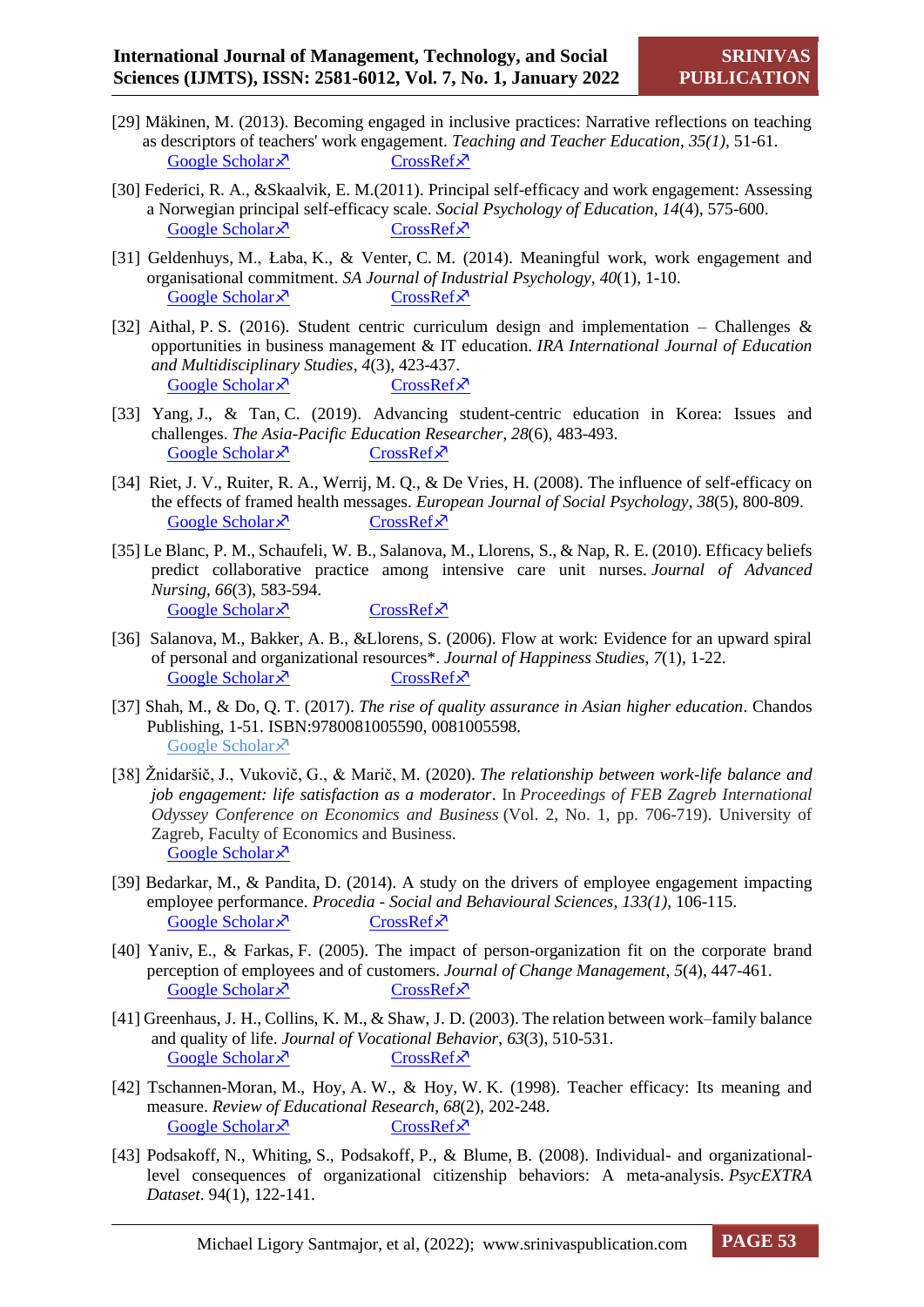[Google Scholar](https://psycnet.apa.org/record/2009-00697-003)  $\times$  [CrossRef](https://sci-hub.mksa.top/10.1037/a0013079) $\times$ 

- [44] Hellriegel, D., Slocum, J. W., Jackson, S. E., Amos, T., Klopper, H., Louw, L., Louw, M., Oosthuizen, T., Perks, S., Staude, G., & Zindiwe, S. (2012). *Management 4th South African edition*. OUP Southern Africa, 51-60. [CrossRef](https://global.oup.com/academic/product/management--4th-south-african-edition-9780195995602?cc=jp&lang=en&)<sup> $x$ </sup>
- [45] Eisenberger, R., Armeli, S., Rexwinkel, B., Lynch, P. D., & Rhoades, L. (2001). Reciprocation of perceived organizational support. *Journal of Applied Psychology*, *86*(1), 42-51. [Google Scholar](https://psycnet.apa.org/doiLanding?doi=10.1037%2F0021-9010.86.1.42)  $\times$  [CrossRef](https://sci-hub.mksa.top/10.1037/0021-9010.86.1.42) $\times$
- [46] Maslach, C., & Leiter, M. P. (2008). Early predictors of job burnout and engagement. *Journal of Applied Psychology*, *93*(3), 498-512. [Google Scholar](https://psycnet.apa.org/doiLanding?doi=10.1037%2F0021-9010.93.3.498)  $\times$  [CrossRef](https://sci-hub.mksa.top/10.1037/0021-9010.93.3.498) $\times$
- [47] Smith, C. A., Organ, D. W., & Near, J. P. (1983). Organizational citizenship behavior: Its nature and antecedents. *Journal of Applied Psychology*, *68*(4), 653-663. [Google Scholar](https://psycnet.apa.org/record/1984-05442-001)  $\times$  [CrossRef](https://sci-hub.mksa.top/10.1037/0021-9010.68.4.653) $\times$
- [48] Sharma, U., & Rajput, B. (2017). A study of employee engagement in information technology sector in India. *ACADEMICIA: An International Multidisciplinary Research Journal*, *7*(5), 81-95. [Google Scholar](https://www.indianjournals.com/ijor.aspx?target=ijor:aca&volume=7&issue=5&article=009) ×
- [49] Roberts, D. R., & Davenport, T. O. (2002). Job engagement: Why it's important and how to improve it. *Employment Relations Today*, *29*(3), 21-29. [Google Scholar](https://www.proquest.com/openview/0f4539f25acf5f62f1885a911a7369ca/1?pq-origsite=gscholar&cbl=49284) ×
- [50] Wilde, N., & Hsu, A. (2019). The influence of general self-efficacy on the interpretation of vicarious experience information within online learning. *International Journal of Educational Technology in Higher Education*, *26*(1), 1-20. [Google Scholar](https://educationaltechnologyjournal.springeropen.com/articles/10.1186/s41239-019-0158-x)  $\lambda$  [CrossRef](https://sci-hub.mksa.top/10.1186/s41239-019-0158-x)  $\lambda$
- [51] Bandura, A. (1977). Self-efficacy: Toward a unifying theory of behavioural change. *Psychological Review*, *84*(2), 191-215. Google Scholar  $\times$  [CrossRef](https://sci-hub.mksa.top/10.1037/0033-295x.84.2.191) $\times$
- [52] Gist, M. E., & Mitchell, T. R. (1992). Self-efficacy: A theoretical analysis of its determinants and malleability. *Academy of Management Review*, *17*(2), 183-211. [Google Scholar](https://journals.aom.org/doi/abs/10.5465/amr.1992.4279530)  $\times$  [CrossRef](https://sci-hub.mksa.top/10.5465/AMR.1992.4279530)  $\times$
- [53] Parker, P. D., & Martin, A. J. (2009). Coping and buoyancy in the workplace: Understanding their effects on teachers' work-related well-being and engagement. *Teaching and Teacher Education*, *25*(1), 68-75. [Google Scholar](https://www.sciencedirect.com/science/article/abs/pii/S0742051X08001145)  $\times$  [CrossRef](https://sci-hub.mksa.top/10.1016/j.tate.2008.06.009) $\times$
- [54] Schaufeli, W. B., & Bakker, A. B. (2004). Job demands, job resources, and their relationship with burnout and engagement: A multi-sample study. *Journal of Organizational Behavior*, *25*(3), 293- 315.

```
Google Scholar \timesCrossRef\times
```
- [55] Schaufeli, W. B., Salanova, M., González-romá, V., & Bakker, A. B. (2002). The Measurement of Engagement and Burnout: A Two Sample Confirmatory Factor. Analytic Approach. *Journal of Happiness Studies*, *3*(1), 71-92. [Google Scholar](https://link.springer.com/article/10.1023/A:1015630930326)  $\times$  [CrossRef](https://sci-hub.mksa.top/10.1023/a:1015630930326) $\times$
- [56] Eisenberger, R., Huntington, R., Hutchison, S., & Sowa, D. (1986). Perceived organizational support. *Journal of Applied Psychology*, *71*(3), 500-507. [Google Scholar](https://psycnet.apa.org/doiLanding?doi=10.1037%2F0021-9010.71.3.500)  $\times$  [CrossRef](https://sci-hub.mksa.top/https:/doi.org/10.1037/0021-9010.71.3.500) $\times$
- [57] Rhoades, L., Eisenberger, R., & Armeli, S. (2001). Affective commitment to the organization: The contribution of perceived organizational support. *Journal of Applied Psychology*, *86*(5), 825-836. [Google Scholar](https://psycnet.apa.org/record/2001-18662-002)  $\times$  [CrossRef](https://doi.org/10.1037/0021-9010.86.5.825) $\times$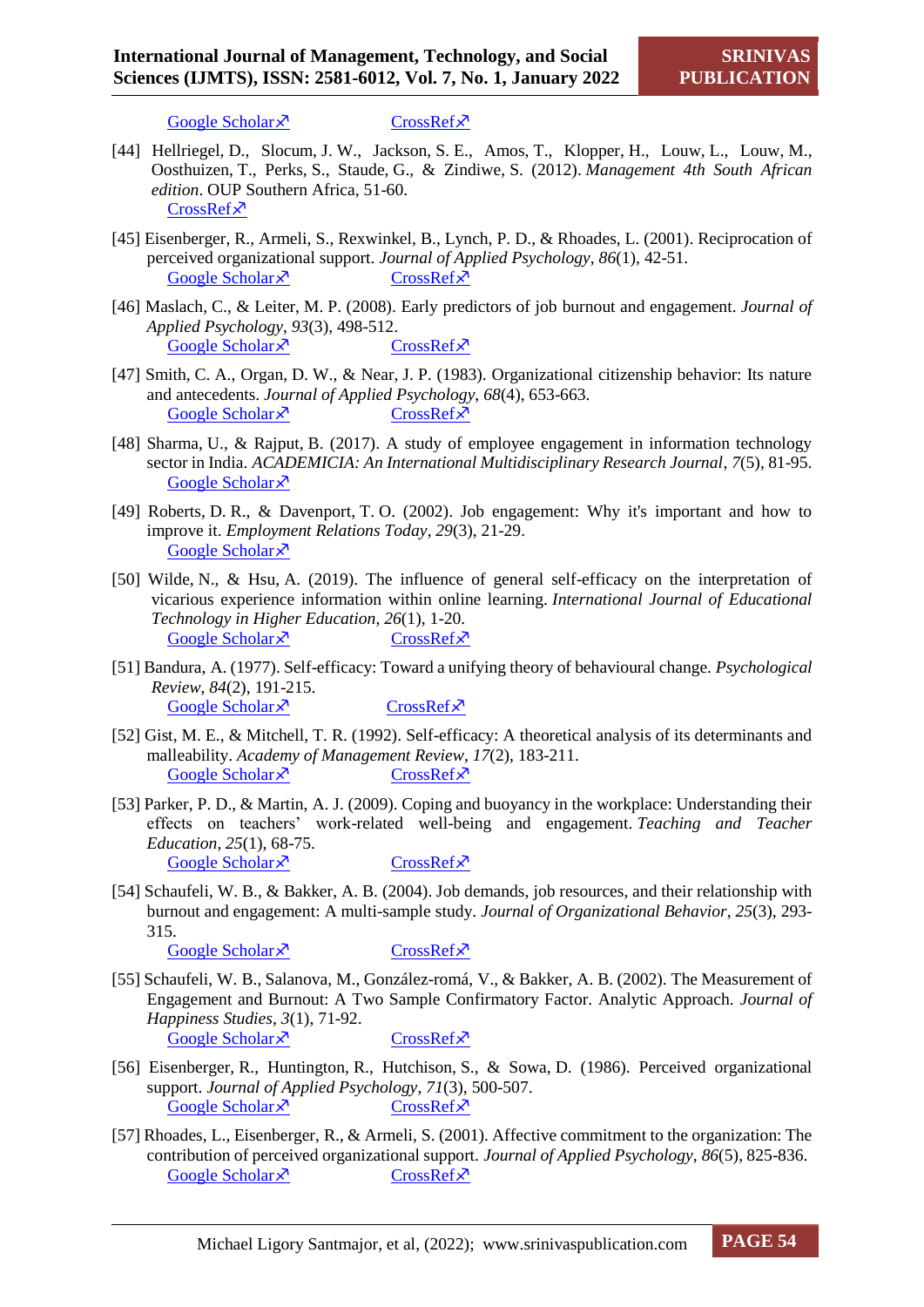- [58] VanBeek, I., Taris, T. W., & Schaufeli, W. B. (2011). Workaholic and work engaged employees: Dead ringers or worlds apart? *Journal of Occupational Health Psychology*, *16*(4), 468-482. [Google Scholar](https://psycnet.apa.org/record/2011-15487-001)  $\times$  [CrossRef](https://sci-hub.mksa.top/10.1037/a0024392) $\times$
- [59] Gorji, M. (2011). The effect of job burnout dimension on employees' performance. *International Journal of Social Science and Humanity*, *1*(4), 243-246. [Google Scholar](http://www.ijssh.org/papers/43-H067.pdf) ×
- [60] Bandura, A., & Wood, R. (1989). Effect of perceived controllability and performance standards on self-regulation of complex decision making. *Journal of Personality and Social Psychology*, *56*(5), 805-814.
	- [Google Scholar](https://psycnet.apa.org/buy/1989-27913-001)<sup> $\lambda$ </sup>
- [61] Bakker, A. B. (2011). An evidence-based model of work engagement. *Current Directions in Psychological Science*, *20*(4), 265-269. [Google Scholar](https://journals.sagepub.com/doi/abs/10.1177/0963721411414534)  $\times$  [CrossRef](https://sci-hub.mksa.top/10.1177/0963721411414534)  $\times$
- [62] Shailashree, V. (2016). Student engagement: A case study of Srinivas institute of management studies. *International journal of Current Research and Modern Education*, *1*(1), 362-368. [Google Scholar](https://papers.ssrn.com/sol3/papers.cfm?abstract_id=2959870)  $\times$  [CrossRef](https://poseidon01.ssrn.com/delivery.php?ID=788024004085068123067078127124088014018059046068005069022080024023003122104122015106096055049121118013030088113090124124078091006041089092044070064102005027102120070020092053071127115117083003070127107102108120096010071006023089087104079024103122027081&EXT=pdf&INDEX=TRUE) $\times$
- [63] Aithal, P. S., & Suresh Kumar, P. M. (2016). Maintaining Teacher Quality in Higher Education Institutions. *International Journal of Current Research and Modern Education*, *1*(1), 701-711. [Google Scholar](https://papers.ssrn.com/sol3/papers.cfm?abstract_id=2803012)  $\times$  [CrossRef](https://poseidon01.ssrn.com/delivery.php?ID=69807811608609310608609010510108109603002306605204201107411610101407206500402010402601606101800402904201907212611807708809406602708002302903910007701211702701607107702108304707506700502408111508202711600707209201) $\times$
- [64] Wagner, D. A. (2010). Quality of education, comparability, and assessment choice in developing countries. *Compare: A Journal of Comparative and International Education*, *40*(6), 741-760. [Google Scholar](https://www.tandfonline.com/doi/abs/10.1080/03057925.2010.523231)  $\lambda$  [CrossRef](https://sci-hub.mksa.top/10.1080/03057925.2010.523231)  $\lambda$
- [65] Deme, M., & Mahmoud, A. M. (2020). Effect of quantity and quality of education on per capita real-GDP growth: Evidence from low- and middle-income African countries. *Applied Economics*, *52*(57), 6248-6264. [Google Scholar](https://www.tandfonline.com/doi/abs/10.1080/00036846.2020.1789058)  $\times$  [CrossRef](https://sci-hub.mksa.top/10.1080/00036846.2020.1789058) $\times$
- [66] Miller, G., & Elman, E. (2013). Improving the quality of education: Kenya's next challenge. *Geography*, *98*(1), 24-32. [Google Scholar](https://www.tandfonline.com/doi/abs/10.1080/00167487.2013.12094362)  $\times$  [CrossRef](https://sci-hub.mksa.top/https:/doi.org/10.1080/00167487.2013.12094362) $\times$
- [67] Sagnak, M., Ada, N., Kazancoglu, Y., & Tayaksi, C. (2017). Quality function deployment application for improving quality of education in business schools. *Journal of Education for Business*, *92*(5), 230-237. [Google Scholar](https://www.tandfonline.com/doi/abs/10.1080/08832323.2017.1339661)  $\times$  [CrossRef](https://sci-hub.mksa.top/10.1080/08832323.2017.1339661) $\times$
- [68] Haddad, M. A., Freguglia, R., & Gomes, C. (2016). Public spending and quality of education in Brazil. *The Journal of Development Studies*, *53*(10), 1679-1696. [Google Scholar](https://www.tandfonline.com/doi/abs/10.1080/00220388.2016.1241387)  $\times$  [CrossRef](https://sci-hub.mksa.top/10.1080/00220388.2016.1241387) $\times$
- [69] Ji, Z. (2009). Teaching evaluation. *Chinese Education & Society*, *42*(2), 7-19. [Google Scholar](https://www.tandfonline.com/doi/abs/10.2753/CED1061-1932420201)  $\times$  [CrossRef](https://sci-hub.mksa.top/10.2753/ced1061-1932420201) $\times$
- [70] Kariyana, I., & Sonn, R. A. (2014). School-oriented issues affecting the quality of education: A qualitative study for academic improvement. *Journal of Social Sciences*, *41*(3), 313-323. [Google Scholar](https://www.tandfonline.com/doi/abs/10.1080/09718923.2014.11893366)  $\times$  [CrossRef](https://sci-hub.mksa.top/10.1080/09718923.2014.11893366) $\times$
- [71] Hasrati, M. (2021). Putting the employment status of faculty into the quality of education: A Canadian case study. *Innovations in Education and Teaching International*, 1(1), 1-11. [Google Scholar](https://www.tandfonline.com/doi/abs/10.1080/14703297.2021.1948887) ×
- [72] Santos, M. E. (2011). Human capital and the quality of education in a poverty trap model. *Oxford Development Studies*, *39*(1), 25-47. [Google Scholar](https://papers.ssrn.com/sol3/papers.cfm?abstract_id=2376445)  $\times$  [CrossRef](https://poseidon01.ssrn.com/delivery.php?ID=67808212302902509308111009909506907203808506808705708709212611302509908901812211310800405803712401700501606812200607908907000100104304404602808506500711210102001307005509307708812012412508700001210911800110606600) $\times$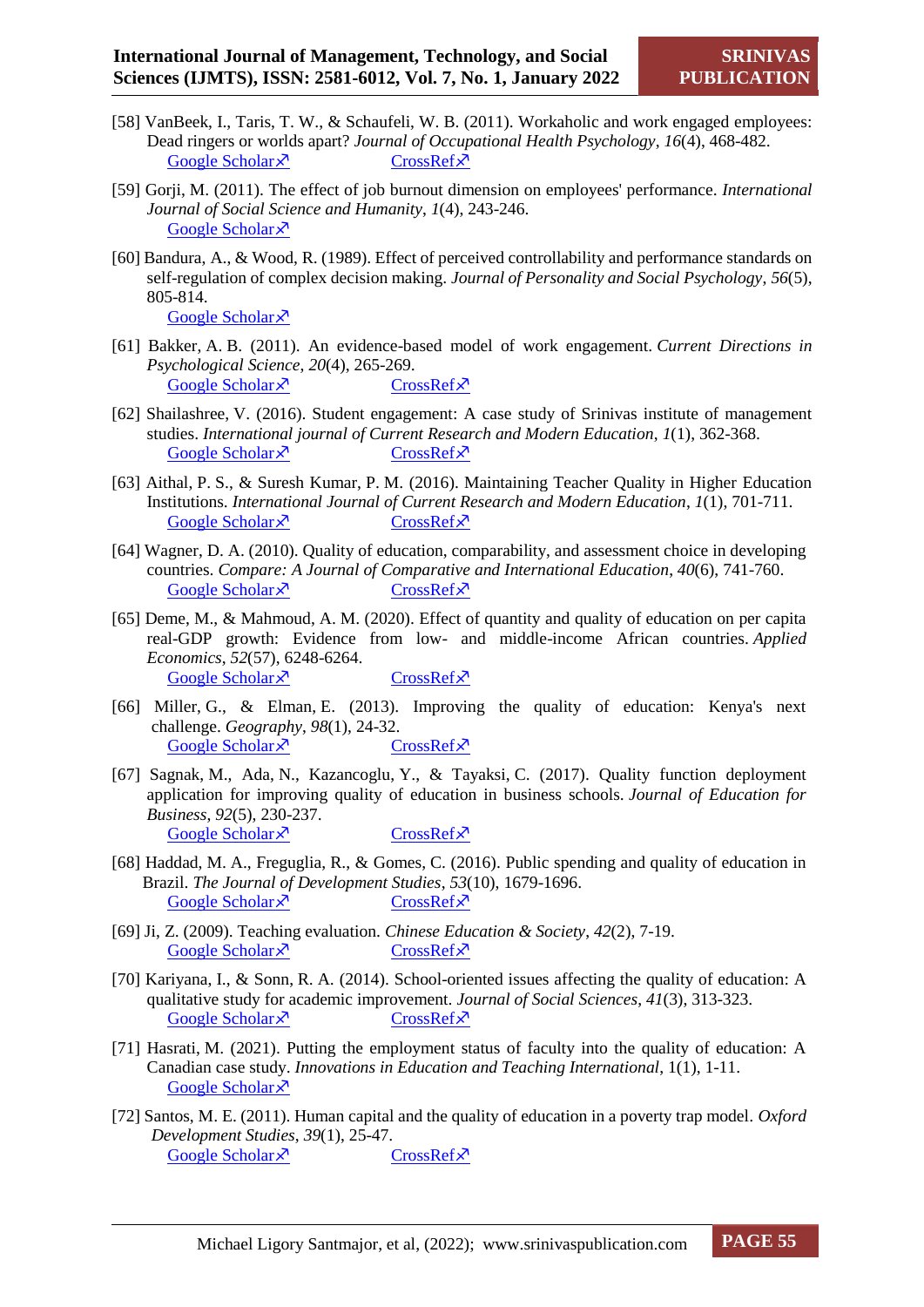- [73] Stepanova, T. (2004). Modernization of the rural school: The accessibility and quality of education. *Russian Education & Society*, *46*(12), 18-29. [Google Scholar](https://www.tandfonline.com/doi/abs/10.1080/10609393.2004.11056861)  $\times$  [CrossRef](https://sci-hub.mksa.top/10.1080/10609393.2004.11056861) $\times$
- [74] Musambachime, M. (1990). The impact of rapid population growth and economic decline on the quality of education: The case of Zambia. *Review of African Political Economy*, *17*(48), 81-92. [Google Scholar](https://www.tandfonline.com/doi/abs/10.1080/03056249008703863)  $\lambda$  [CrossRef](https://sci-hub.mksa.top/10.1080/03056249008703863)  $\lambda$
- [75] Gurova, G., Piattoeva, N., & Takala, T. (2015). Quality of education and its evaluation: An analysis of the Russian academic discussion. *European Education*, *47*(4), 346-364. [Google Scholar](https://www.tandfonline.com/doi/full/10.1080/10564934.2015.1107377)  $\times$  [CrossRef](https://sci-hub.mksa.top/10.1080/10564934.2015.1107377) $\times$
- [76] Zholkov, S. I. (2010). The quality of education is the quality of society. *Russian Education & Society*, *52*(5), 42-54. [Google Scholar](https://www.tandfonline.com/doi/abs/10.2753/RES1060-9393520504)  $\lambda$  [CrossRef](https://sci-hub.mksa.top/10.2753/res1060-9393520504)  $\lambda$
- [77] Crosling, G., Nair, M., & Vaithilingam, S. (2014). A creative learning ecosystem, quality of education and innovative capacity: A perspective from higher education. *Studies in Higher Education*, *40*(7), 1147-1163. [Google Scholar](https://www.tandfonline.com/doi/abs/10.1080/03075079.2014.881342)  $\bar{x}$  [CrossRef](https://sci-hub.mksa.top/10.1080/03075079.2014.881342)  $\bar{x}$
- [78] Kong, S. C. (2009). An empirical study of school-based planning for the use of information technology to improve the quality of education in the twenty‐first century. *Technology, Pedagogy and Education*, *18*(3), 343-359. [Google Scholar](https://www.tandfonline.com/doi/abs/10.1080/14759390903255627)  $\lambda$  [CrossRef](https://sci-hub.mksa.top/10.1080/14759390903255627)  $\lambda$
- [79] Karademir, T. (2015). Investigation of organizational confidence level of school managers' and teachers' in terms of quality of education. *The Anthropologist*, *19*(2), 397-405. [Google Scholar](https://www.tandfonline.com/doi/abs/10.1080/09720073.2015.11891673)  $\times$  [CrossRef](https://sci-hub.mksa.top/10.1080/09720073.2015.11891673) $\times$
- [80] Loerbroks, A., Glaser, J., Vu-Eickmann, P., & Angerer, P. (2017). Physician burnout, work engagement and the quality of patient care. *Occupational Medicine*, *67*(5), 356-362. [Google Scholar](https://academic.oup.com/occmed/article/67/5/356/3828722?login=true)  $\times$  [CrossRef](https://sci-hub.mksa.top/10.1093/occmed/kqx051) $\times$
- [81] Koch, A. R., Binnewies, C., & Dormann, C. (2014). Motivating innovation in schools: School principals' work engagement as a motivator for schools' innovation. *European Journal of Work and Organizational Psychology*, *24*(4), 505-517. [Google Scholar](https://www.tandfonline.com/doi/abs/10.1080/1359432X.2014.958471)  $\times$  [CrossRef](https://sci-hub.mksa.top/10.1080/1359432x.2014.958471)  $\times$
- [82] Simbula, S., Guglielmi, D., & Schaufeli, W. B. (2011). A three-wave study of job resources, selfefficacy, and work engagement among Italian schoolteachers. *European Journal of Work and Organizational Psychology*, *20*(3), 285-304. [Google Scholar](https://www.tandfonline.com/doi/abs/10.1080/13594320903513916)  $\lambda$  [CrossRef](https://sci-hub.mksa.top/10.1080/13594320903513916)  $\lambda$
- [83] Cheng, J., Chang, S., Kuo, J., & Cheung, Y. (2014). Ethical leadership, work engagement, and voice behavior. *Industrial Management & Data Systems*, *114*(5), 817-831. [Google Scholar](https://www.emerald.com/insight/content/doi/10.1108/IMDS-10-2013-0429/full/html)  $\times$  [CrossRef](https://sci-hub.mksa.top/10.1108/imds-10-2013-0429) $\times$
- [84] Guglielmi, D., Bruni, I., Simbula, S., Fraccaroli, F., & Depolo, M. (2015). What drives teacher engagement: A study of different age cohorts. *European Journal of Psychology of Education*, *31*(3), 323-340. [Google Scholar](https://link.springer.com/article/10.1007/s10212-015-0263-8)  $\times$  [CrossRef](https://sci-hub.mksa.top/10.1007/s10212-015-0263-8) $\times$
- [85] Rich, B. L., Lepine, J. A., & Crawford, E. R. (2010). Job engagement: Antecedents and effects on job performance. *Academy of Management Journal*, *53*(3), 617-635. [Google Scholar](https://journals.aom.org/doi/abs/10.5465/AMJ.2010.51468988)  $\lambda$  [CrossRef](https://sci-hub.mksa.top/10.5465/AMJ.2010.51468988)  $\lambda$
- [86] Hosseini, S., & Haghighi Shirazi, Z. R. (2021). Towards teacher innovative work behavior: A conceptual model. *Cogent Education*, *8*(1), 1869364. [Google Scholar](https://www.tandfonline.com/doi/full/10.1080/2331186X.2020.1869364)  $\times$  [CrossRef](https://sci-hub.mksa.top/https:/doi.org/10.1080/2331186X.2020.1869364)  $\times$
- [87] Ryu, G., & Shim, D. (2020). Developmental leadership, skill development, and work engagement. *International Review of Public Administration*, *25*(1), 64-79.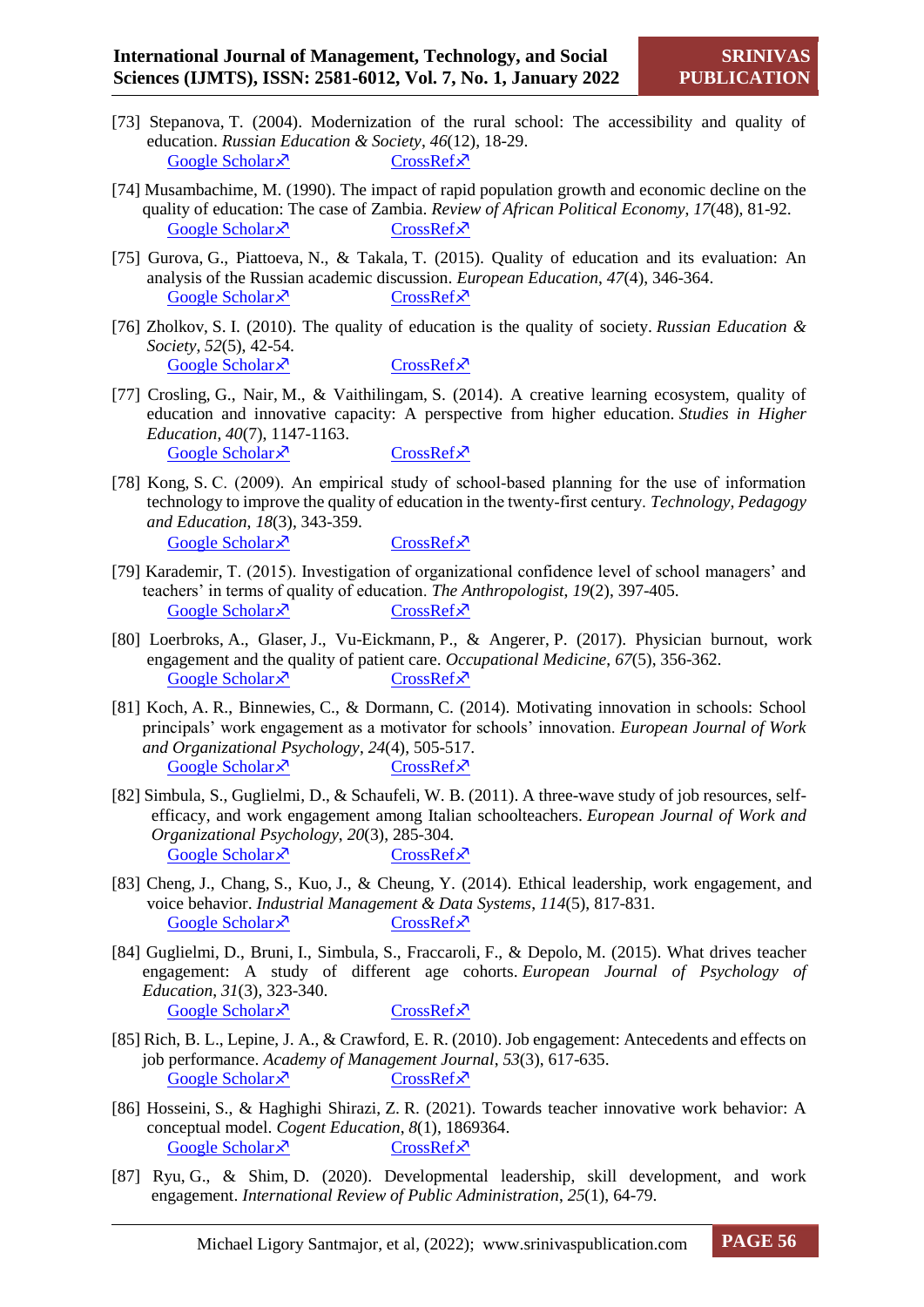[Google Scholar](https://www.tandfonline.com/doi/abs/10.1080/12294659.2020.1738978)  $\times$  [CrossRef](https://sci-hub.mksa.top/10.1080/12294659.2020.1738978) $\times$ 

- [88] Petchsawang, P., & McLean, G. N. (2017). Workplace spirituality, mindfulness meditation, and work engagement. *Journal of Management, Spirituality & Religion*, *14*(3), 216-244. [Google Scholar](https://www.tandfonline.com/doi/abs/10.1080/14766086.2017.1291360)  $\times$  [CrossRef](https://sci-hub.mksa.top/10.1080/14766086.2017.1291360) $\times$
- [89] Miner, M., Bickerton, G., Dowson, M., & Sterland, S. (2015). Spirituality and work engagement among church leaders. *Mental Health, Religion & Culture*, *18*(1), 57-71. [Google Scholar](https://www.tandfonline.com/doi/abs/10.1080/13674676.2014.1003168)  $\times$  [CrossRef](https://sci-hub.mksa.top/10.1080/13674676.2014.1003168) $\times$
- [90] Den Hartog, D. N., & Belschak, F. D. (2012). Work engagement and machiavellianism in the ethical leadership process. *Journal of Business Ethics*, *107*(1), 35-47. [Google Scholar](https://link.springer.com/article/10.1007/s10551-012-1296-4)  $\times$  [CrossRef](https://sci-hub.mksa.top/10.1007/s10551-012-1296-4) $\times$
- [91] Yucel, I., Şirin, M. S., & Baş, M. (2021). The mediating effect of work engagement on the relationship between work–family conflict and turnover intention and moderated mediating role of supervisor support during global pandemic. *International Journal of Productivity and Performance Management*, *ahead-of-print*(ahead-of-print). [https://doi.org/10.1108/IJPPM-07-](https://doi.org/10.1108/IJPPM-07-2020-0361) [2020-0361.](https://doi.org/10.1108/IJPPM-07-2020-0361)

[Google Scholar](https://www.emerald.com/insight/content/doi/10.1108/IJPPM-07-2020-0361/full/html?utm_source=rss&utm_medium=feed&utm_campaign=rss_journalLatest) ×

- [92] Sekhar, C. (2021). Do high-commitment work systems engage employees? Mediating role of psychological capital. *International Journal of Organizational Analysis*, *ahead-of-print*(aheadof-print). [https://doi.org/10.1108/IJOA-10-2020-2466.](https://doi.org/10.1108/IJOA-10-2020-2466) [Google Scholar](https://www.emerald.com/insight/content/doi/10.1108/IJOA-10-2020-2466/full/html) ×
- [93] Aithal, P. S., & Aithal, S. (2019). Autonomy for universities excellence Challenges and opportunities. *International Journal of Applied Engineering and Management Letters, 3*(2), 36– 50. ISSN 2581-7000 (2019). http://doi.org/10.5281/zenodo.3464710. [Google Scholar](https://srinivaspublication.com/journal/index.php/ijaeml/article/view/242) ×
- [94] Aithal, P. S., & Aithal, S. (2020). Implementation strategies of higher education part of national education policy 2020 of India towards achieving its objectives. *International Journal of Management, Technology, and Social Sciences*, *5*(2), 283-325. [Google Scholar](https://papers.ssrn.com/sol3/papers.cfm?abstract_id=3741425)  $\times$  [CrossRef](https://poseidon01.ssrn.com/delivery.php?ID=88600208903100212708500212108912407300006406901006607100509607810800502212302506711203803602600006203303702411011007008107606711607508806202308106609406411911612106400700603909609802308107409011100611202802207609)  $\times$
- [95] Aithal, P. S., & Suresh Kumar, P. M. (2016). Opportunities and Challenges for Private Universities in India. *International Journal of Management, IT and Engineering, 6*(1), 88-113. [Google Scholar](https://papers.ssrn.com/sol3/papers.cfm?abstract_id=2779118)  $\times$  [CrossRef](https://poseidon01.ssrn.com/delivery.php?ID=59609701312110001706611600711811906606306305908804908909602811910810008608800108706403611900512602802303501107000301001207103011403402906901507501910507109112207408806204306606612609902707401600108312706512509009) $\times$
- [96] Bhatta B., S. R., & S.G., V. K. (2017). A study of student perception on printed study material distribution model at Srinivas Institute of management studies. *International Journal of Management, Technology, and Social Sciences, 2*(1), 66-74. [Google Scholar](https://srinivaspublication.com/journal/index.php/ijmts/article/view/35)  $\times$  [CrossRef](https://srinivaspublication.com/wp-content/uploads/2019/01/8.StudyMaterials_FullPaper.pdf) $\times$
- [97] Varambally, K. V. M., Sujaya, H., & Aithal, P. S. (2020). Innovation in Teaching-Learning Process: An Experiment of Srinivas University. *International Journal of Case Studies in Business, IT, and Education (IJCSBE), 4*(1), 1-7. [Google Scholar](https://twasp.info/journal/archive/15.%20226-244%20Parametric%20Study%20on%20Ultimate%20Bearing%20Capacity%20of%20CFST%20Arch%20Bridge.pdf) ×
- [98] Shailashri, V. T., & Shenoy, S. (2016). Innovation a key towards employee engagement. *International Journal of Management, Technology, and Social Sciences, 1*(1), 43- 47. [Google Scholar](https://srinivaspublication.com/journal/index.php/ijmts/article/view/20)  $\times$  [CrossRef](https://srinivaspublication.com/wp-content/uploads/2018/12/5.Innovation_FullPaper.pdf) $\times$
- [99] Aithal, P. S., & Aithal, Shubhrajyotsna, (2019). A new attitude-behaviour (AB) theory for organizational leadership. *International Journal of Management, Technology, and Social Sciences*, *4*(1), 83-97. [Google Scholar](https://papers.ssrn.com/sol3/papers.cfm?abstract_id=3406821)  $\times$  [CrossRef](https://poseidon01.ssrn.com/delivery.php?ID=89202106902207411600800411209900402704604602700602108808811907310412609507612507410004204303212701001611102610002408809307511605800209206909200611701611112310000009003306106600206601900900602802406809409107408806) $\times$
- [100] Shailashri, V. T. & Shenoy, S. (2017). Indian education Global relevance. *International Journal of Case Studies in Business, IT, and Education, 1*(2), 93-102.